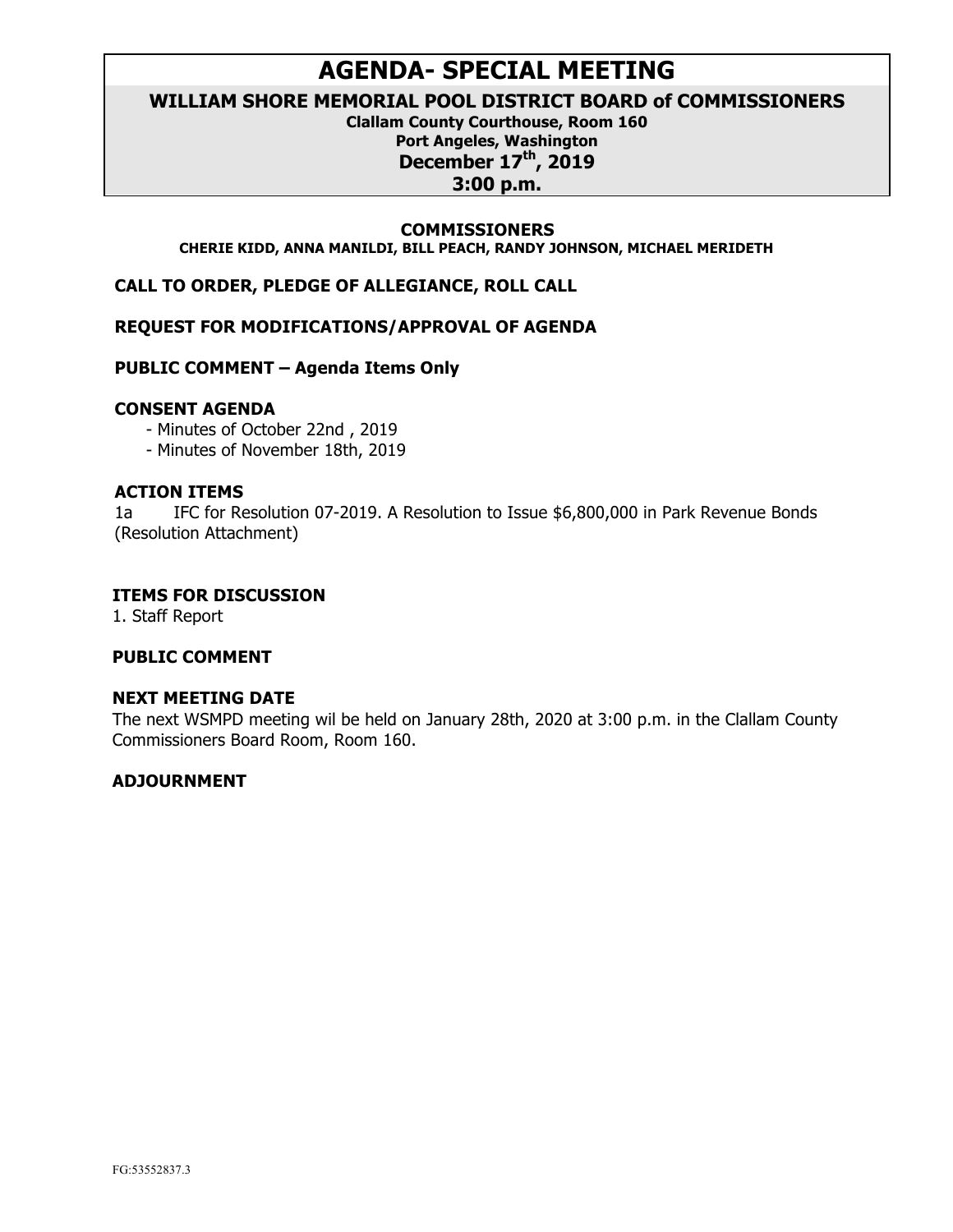# **MINUTES**

# **WILLIAM SHORE MEMORIAL POOL DISTRICT BOARD of COMMISSIONERS**

**Clallam County Courthouse, Room 160 Port Angeles, Washington October 22nd, 2019**

#### **3:00 p.m.**

#### **COMMISSIONERS**

**CHERIE KIDD, ANNA MANILDI, BILL PEACH, RANDY JOHNSON, MICHAEL MERIDETH**

#### **CALL TO ORDER, PLEDGE OF ALLEGIANCE, ROLL CALL**

Commissioner Kidd called the meeting to order at 3:00p.m. Also present were Commissioners Manildi, Peach, Johnson, and Merideth.

#### **REQUEST FOR MODIFICATIONS/APPROVAL OF AGENDA ACTION TAKEN: CRJm to approve agenda, CBPs, mc**

**PUBLIC COMMENT – Agenda Items Only**

None

# **CONSENT AGENDA**

--Minutes of August 27th, 2019  **ACTION TAKEN: CRJm to approve, CBPs, mc**

- --Minutes of September 24th, 2019  **ACTION TAKEN: CAMm to approve, CBPs, mc**
- --Bill ratification for September 2019 in the amount of \$1,158,078.68  **ACTION TAKEN: CRJm to approve, CAMs, mc**

## **ACTION ITEMS**

1a IFC for Purchase of Van for SPARK Squad Program **ACTION TAKEN: CMMm to approve, CBPs, mc**

1b IFC to Project Status for Expansion and Renovation Project: September 2019 (Attachments)

## **NO ACTION TAKEN**

- 1c IFC for Appointment to Citizen's Advisory Committee **ACTION TAKEN: CAMm to approve, CBPs, mc**
- 1d IFC for TAFY Grant Application for Chemical Dependency & Mental Health Recovery **NO MOTION TAKEN; VERBAL AGREEMENT & ALL SIGNED LETTER OF SUPPORT**

## **PUBLIC HEARING- Opened at 3:20 p.m.**

1. IFC for 2020 Budget

Steve Burke shared a detailed look at the budget with the board. Budget highlights included the levy increase of  $$.37$  to  $$.40$ , completion of the Renovation & Expansion Project, and facility closure until June 2020. Steve, Jessica, and the board also had conversation about significant wage increases because of new Lifeguard supervision laws and the state's minimum wage increase from \$12.00 to \$13.50.

# **ITEMS FOR DISCUSSION**

2a DA Davidson Bond Underwriter Presentation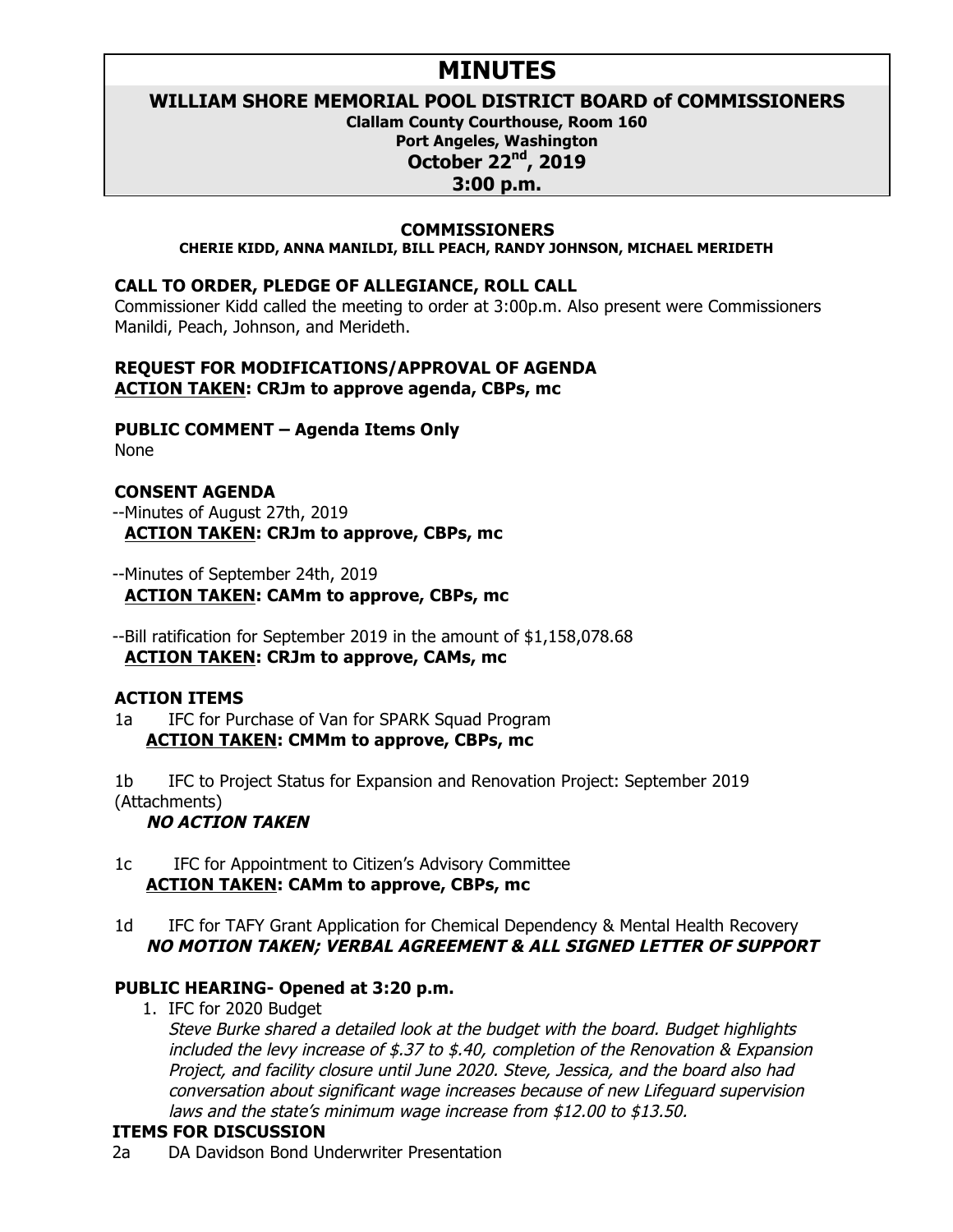Jim Nelson presented the board with relevant bond revenue information. He also shared that the District is timing the financing near a historic low in the interest rate market.

2b Executive Director Report

Steve Burke listed more Project Status details; 5 sub-contractors on site and about 40 to 50 workers on site each day, demo is complete, therapy pool rough in, most footings and walls complete, and within 1-2 weeks of the schedule with delays being able to be made up for. 2c Financial Report

Steve spoke briefly about the cash flow report and answered questions about the General Fund and Capital Project Fund. Steve also added to Jim Nelson's bond presentation, stating that it is a learning curve for everyone as it is Washington's first pool system revenue bond. 2d Staff Report

Jessica Compton reported to the board that the after school program, SPARK squad is at its capacity of 50-65 students depending on the day. They will have a booth at the downtown trick-or-treating event next Thursday handing out candy and small prizes. Jessica answered questions from the board about future capacity with the new recreation area at Shore Aquatic Center. She also shared that the new facility website is about to be published and emails are being updated as well as our social media pages so community members are notified of changes.

2e Advisory Committee Report

Greg Shield, 537 W.  $7<sup>th</sup>$  St.- greeted the board and Cherie Kidd thanked him for his long-time dedication to the District. He shared the fact that after the welcome addition of Jaci Pumphrey, the Advisory Committee will have no open seats for the first time.

# **PUBLIC COMMENT**

Dru Quesnel, 513 Rhodes Rd.- thanked the board for being there and commented on the commissioners' speaking voices for the public.

## **NEXT MEETING DATE**

The next WSMPD meeting will be held on November 18th, 2019 at 3:00 p.m. in the Clallam County Commissioners Board Room, Room 160.

# **ADJOURNMENT**

Cherie Kidd adjourned the meeting at 4:07p.m.

PASSED AND ADOPTED this seventeenth of December, 2019

William Shore Memorial Pool District Commissioners

Cherie Kidd, President

ATTEST;

Virginia Smith, Clerk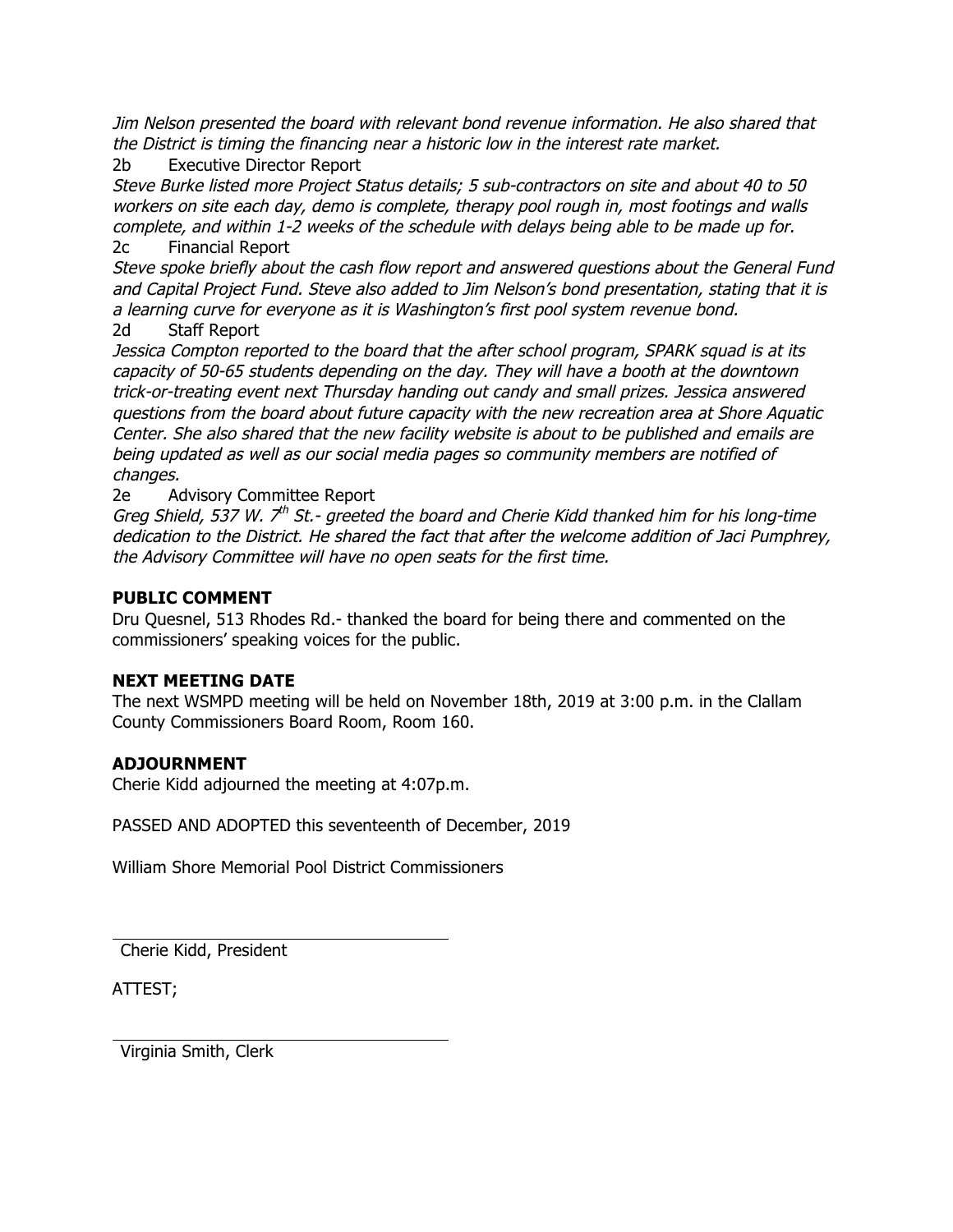# **MINUTES- SPECIAL MEETING**

# **WILLIAM SHORE MEMORIAL POOL DISTRICT BOARD of COMMISSIONERS**

**Clallam County Courthouse, Commissioners Room**

**Port Angeles, Washington**

**November 18th, 2019**

**4:00 p.m.**

## **COMMISSIONERS**

**CHERIE KIDD, ANNA MANILDI, BILL PEACH, RANDY JOHNSON, MICHAEL MERIDETH**

# **CALL TO ORDER, PLEDGE OF ALLEGIANCE, ROLL CALL**

Commissioner Kidd called the meeting to order at 4:09 p.m. Also present were Commissioners Manildi, Johnson, and Merideth.

#### **APPROVAL OF AGENDA ACTION TAKEN: CRJm to approve, CAMs, mc**

# **ACTION ITEMS**

- 1a Page 001:IFC for **Public Hearing** on 2020 Property Tax Levy and 2020 District Budget **Commissioner Kidd opened Public Hearing at 4:12 p.m. ACTION TAKEN: CRJm to approve, CAMs, mc Commissioner Kidd closed Public Hearing at 4:14 p.m.**
- 1b Page 024: Resolution 05-2019. A Resolution to approve the 2020 District Budget **ACTION TAKEN: CRJm to approve, CAMs, mc**
- 1c Page 025: Resolution 06-2019. A Resolution to approve the District Property Tax Levy **ACTION TAKEN: CAMm to approve, CRJs, mc**

## **PUBLIC COMMENT**

Dru Quesnel- 513 Rhodes Rd, commented on the new website and advised noticing the public better about all the changes and where to find information about meetings easier.

## **NEXT MEETING DATE**

The next WSMPD meeting will be held on December 17th, 2019 at 3:00 p.m. in the Clallam County Commissioners Board Room, Room 160.

# **ADJOURNMENT**

Cherie Kidd adjourned the meeting at 4:21 p.m.

PASSED AND ADOPTED this seventeenth of December, 2019

William Shore Memorial Pool District Commissioners

Cherie Kidd, President

ATTEST;

Virginia Smith, Clerk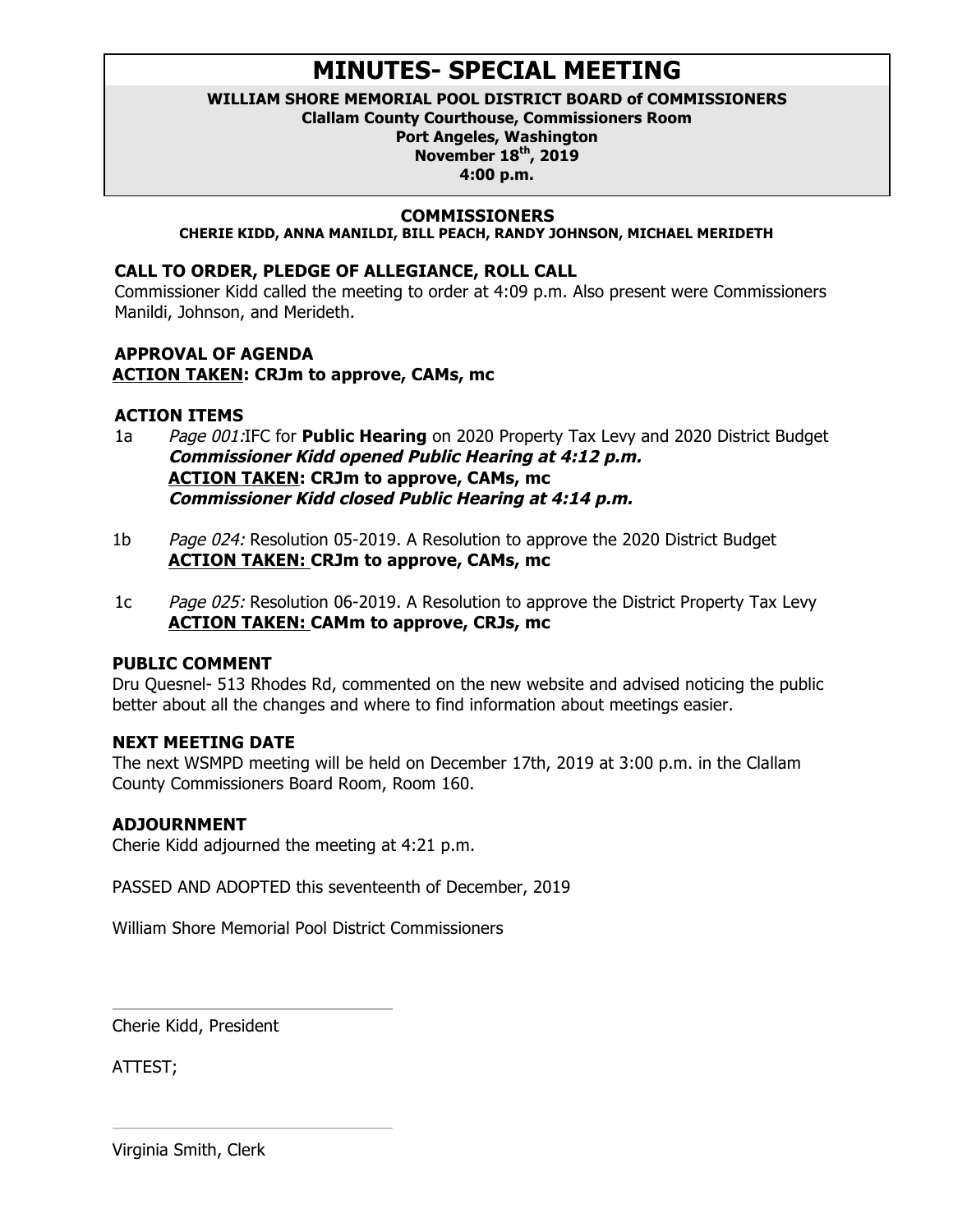#### WILLIAM SHORE MEMORIAL POOL DISTRICT

#### CLALLAM COUNTY, WASHINGTON

#### RESOLUTION NO. 7-2019

A RESOLUTION of the Board of Metropolitan Park Commissioners of William Shore Memorial Pool District, Clallam County, Washington, relating to contracting indebtedness; providing for the issuance and fixing the terms and covenants of a park revenue bond of the District to pay a portion of the costs of the District's pool expansion project and to pay costs of issuance of the bond; approving the sale and providing for the delivery of the bond to Kitsap Bank; and providing for related matters.

ADOPTED December 17, 2019

Prepared by:

Foster Garvey P.C. 1111 Third Avenue, Suite 3000 Seattle, Washington (206) 447-6264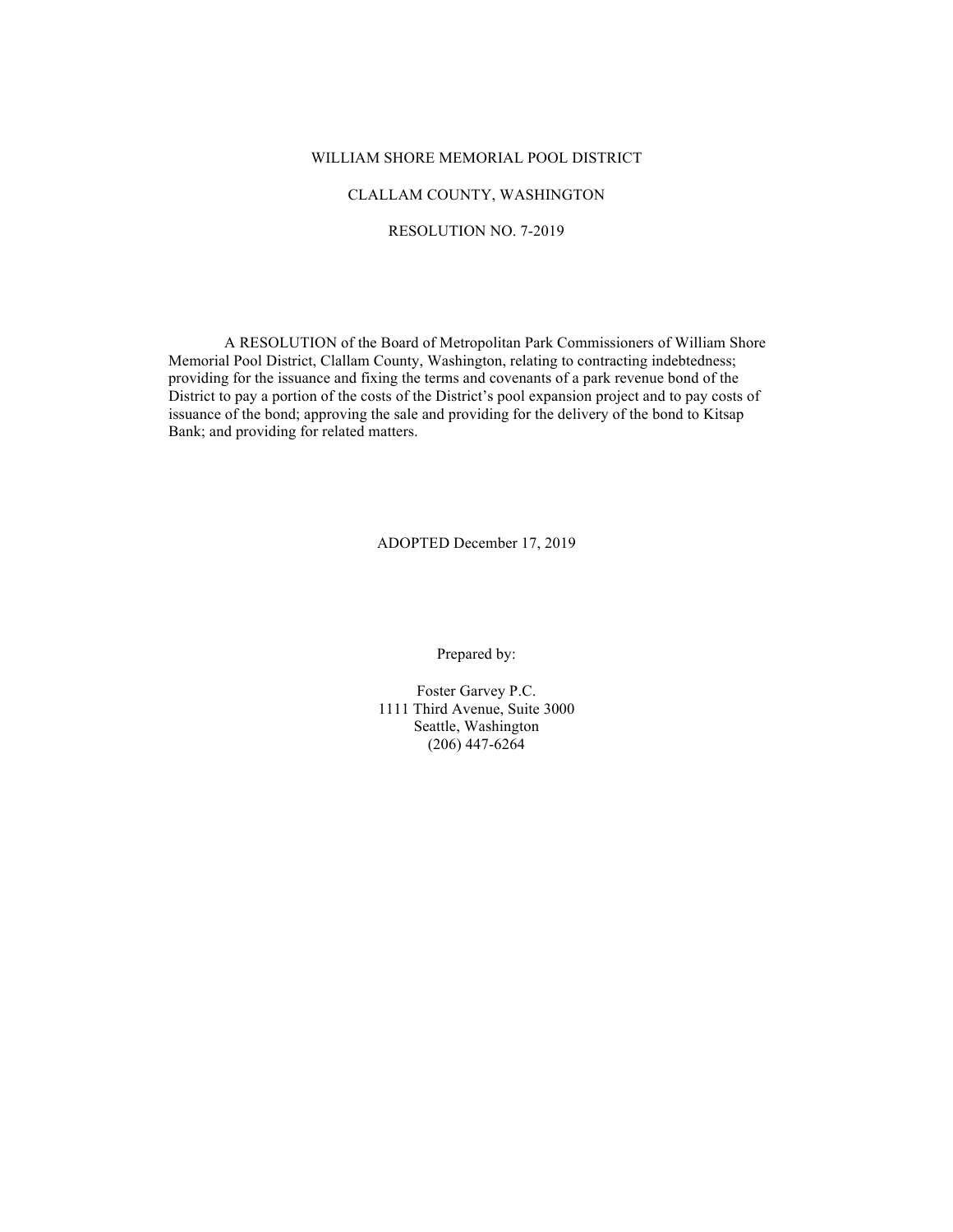## TABLE OF CONTENTS

| Section 1.  |  |
|-------------|--|
| Section 2.  |  |
| Section 3.  |  |
| Section 4.  |  |
| Section 5.  |  |
| Section 6.  |  |
| Section 7.  |  |
| Section 8.  |  |
| Section 9.  |  |
| Section 10. |  |
| Section 11. |  |
| Section 12. |  |
| Section 13. |  |
| Section 14. |  |
| Section 15. |  |
| Section 16. |  |
| Section 17. |  |
| Section 18. |  |
| Section 19. |  |
| Section 21. |  |
| Section 22. |  |
| Section 23. |  |
| Section 24. |  |
| Section 25. |  |

EXHIBIT A: DEBT SERVICE SCHEDULE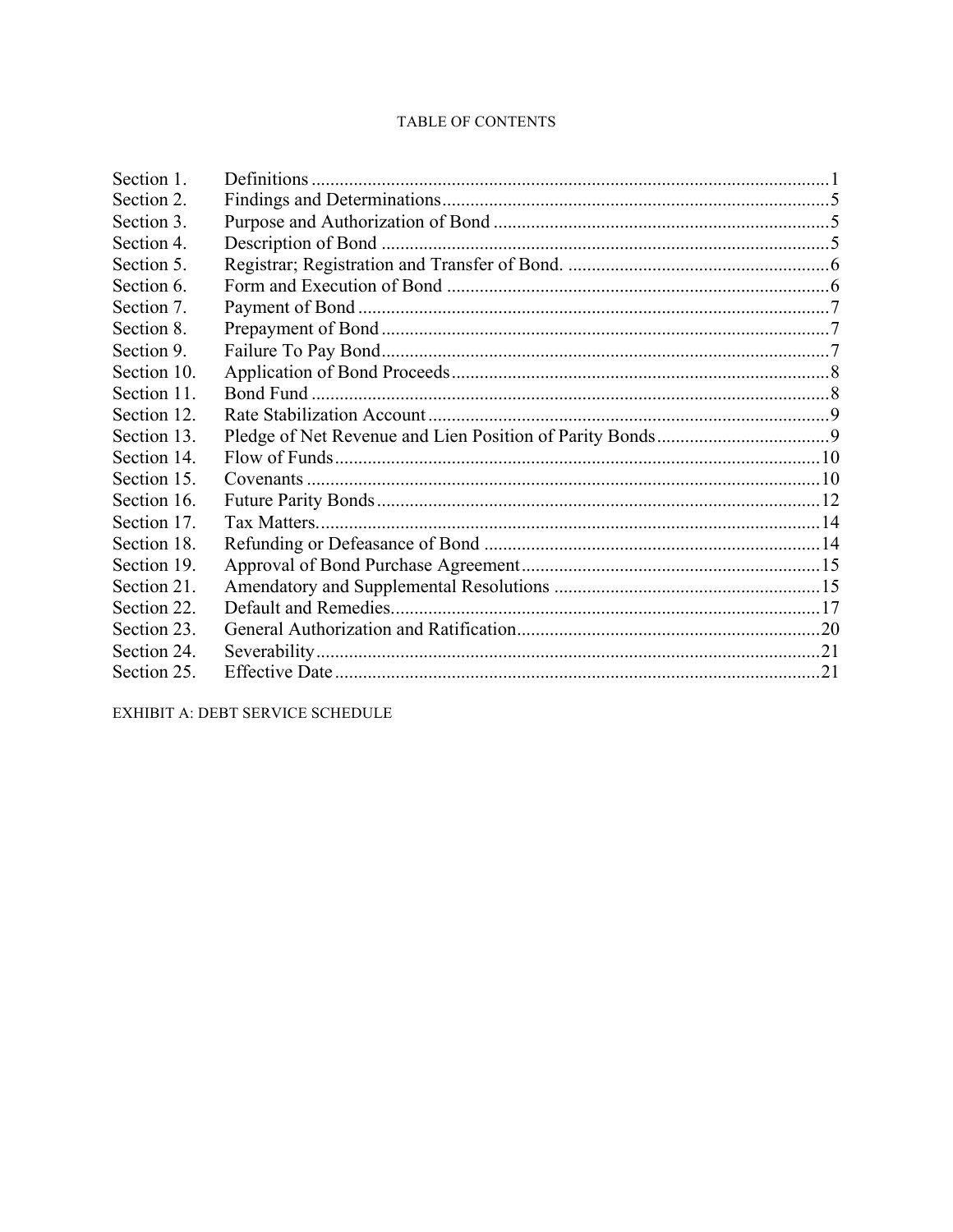#### WILLIAM SHORE MEMORIAL POOL DISTRICT

#### CLALLAM COUNTY, WASHINGTON

#### RESOLUTION NO. 7-2019

A RESOLUTION of the Board of Metropolitan Park Commissioners of William Shore Memorial Pool District, Clallam County, Washington, relating to contracting indebtedness; providing for the issuance and fixing the terms and covenants of a park revenue bond of the District to pay a portion of the costs of the District's pool expansion project and to pay costs of issuance of the bond; approving the sale and providing for the delivery of the bond to Kitsap Bank; and providing for related matters.

BE IT RESOLVED BY THE BOARD OF METROPOLITAN PARK COMMISSIONERS OF WILLIAM SHORE MEMORIAL POOL DISTRICT, CLALLAM COUNTY, WASHINGTON, as follows:

Section 1. Definitions. As used in this resolution, the following words have the following meanings:

"*Annual Debt Service*" means, as of any date of calculation, for any Parity Bonds for any year, all amounts scheduled to be paid in that year in respect of principal of (whether upon maturity or mandatory sinking fund redemption) and interest on those Parity Bonds, less any interest payable from the proceeds of those Parity Bonds in that year. In calculating Annual Debt Service for any future year, the interest rate on each Parity Bond that bears interest at a rate that is not fixed during that period shall be assumed to equal 90% of the average Bond Buyer Revenue Bond Index (or comparable index, or, if no comparable index can be obtained, 80% of the interest rate for actively traded 30-year United States Treasury obligations) during the year preceding the date on which the calculation is made.

"*Average Annual Debt Service*" means, as of any date of calculation, the sum of the Annual Debt Service on Parity Bonds for the current year and each following year during which any of those Parity Bonds are scheduled to remain outstanding, divided by the number of those years.

"*Board*" means the Board of Metropolitan Park Commissioners of the District.

"*Bond*" means the Park Revenue Bond, 2019, of the District issued pursuant to and for the purposes provided in this resolution.

"*Bond Counsel*" means the firm of Foster Garvey P.C., its successor, or any other attorney or firm of attorneys selected by the District with a nationally recognized standing as bond counsel in the field of municipal finance.

"*Bond Fund*" means that special fund of the District created pursuant to Section 11 for the purpose of paying principal of and interest on Parity Bonds.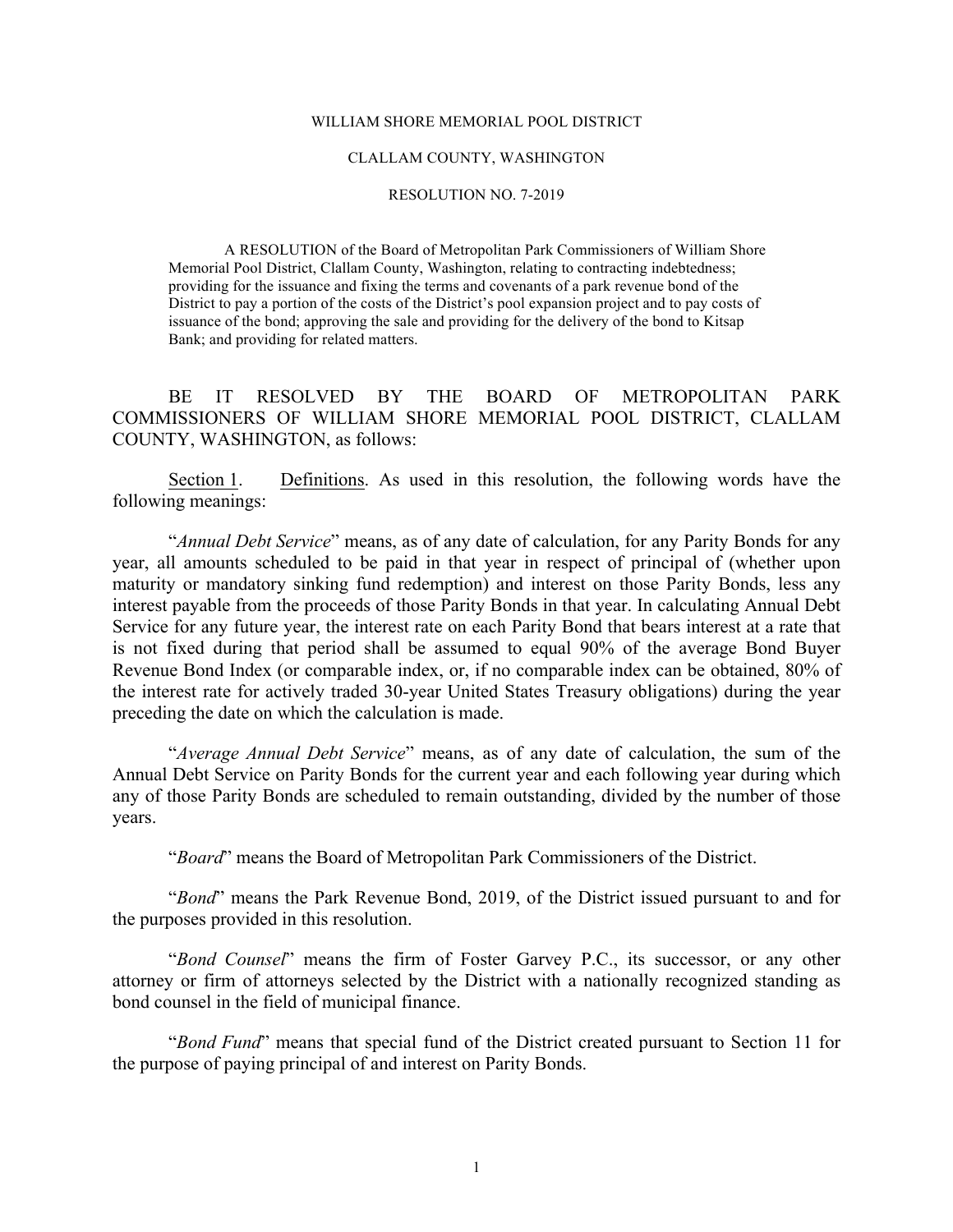"*Bond Insurance*" means any bond insurance, letter of credit, guaranty, surety bond or similar credit enhancement device providing for or securing the payment of all or part of the principal of and interest on any Parity Bonds that is issued by an institution that has been assigned a credit rating at the time of issuance in one of the three highest rating categories of a nationally recognized rating agency (without regard to numeric or symbolic gradations within a rating category).

"*Bond Purchase Agreement*" means the offer of the Purchaser dated December 17, 2019, providing certain terms for the purchase of the Bond, including without limitation the Purchaser's term sheet dated December 10, 2019.

"*Bond Register*" means sufficient books or records maintained for the purpose of identifying ownership, registration and transfer of the Bond, including the name and mailing address of the Registered Owner.

"*Bondowners' Trustee*" means a trustee appointed in accordance with Section 22 upon the occurrence and continuance of an Event of Default.

"*Code*" means the United States Internal Revenue Code of 1986, as amended, and applicable rules and regulations promulgated thereunder.

"*Coverage Requirement*" for any year means Net Revenue not less than 1.1 times Annual Debt Service for all outstanding Parity Bonds.

"*Date of Delivery*" means the date of issuance and delivery of the Bond to the Purchaser in exchange for the purchase price of the Bond.

"*Default Rate*" means a fixed rate per annum equal to 5.00%.

"*District*" means the William Shore Memorial Pool District, Clallam County, Washington, a municipal corporation duly organized and existing under the laws of the State.

"*Event of Default*" means an event described as such in Section 22.

"*Executive Director*" means the Executive Director of the District or any other officer who succeeds to substantially all of the responsibilities of that office specified in this resolution.

"*Facilities*" means the William Shore Memorial Pool property, facilities and equipment that contribute in some measure to Gross Revenue, as the same may be added to, bettered, improved, extended and repaired and replaced.

"*Future Parity Bond*" means each park revenue bond of the District issued after the Bond, the payment of which is secured by a lien and charge on Net Revenue on a parity with the lien and charge on Net Revenue that secure payment of the Bond.

"*Government Obligations*" means direct obligations of, or obligations the timely payment of principal of and interest on which are unconditionally guaranteed by, the United States of America.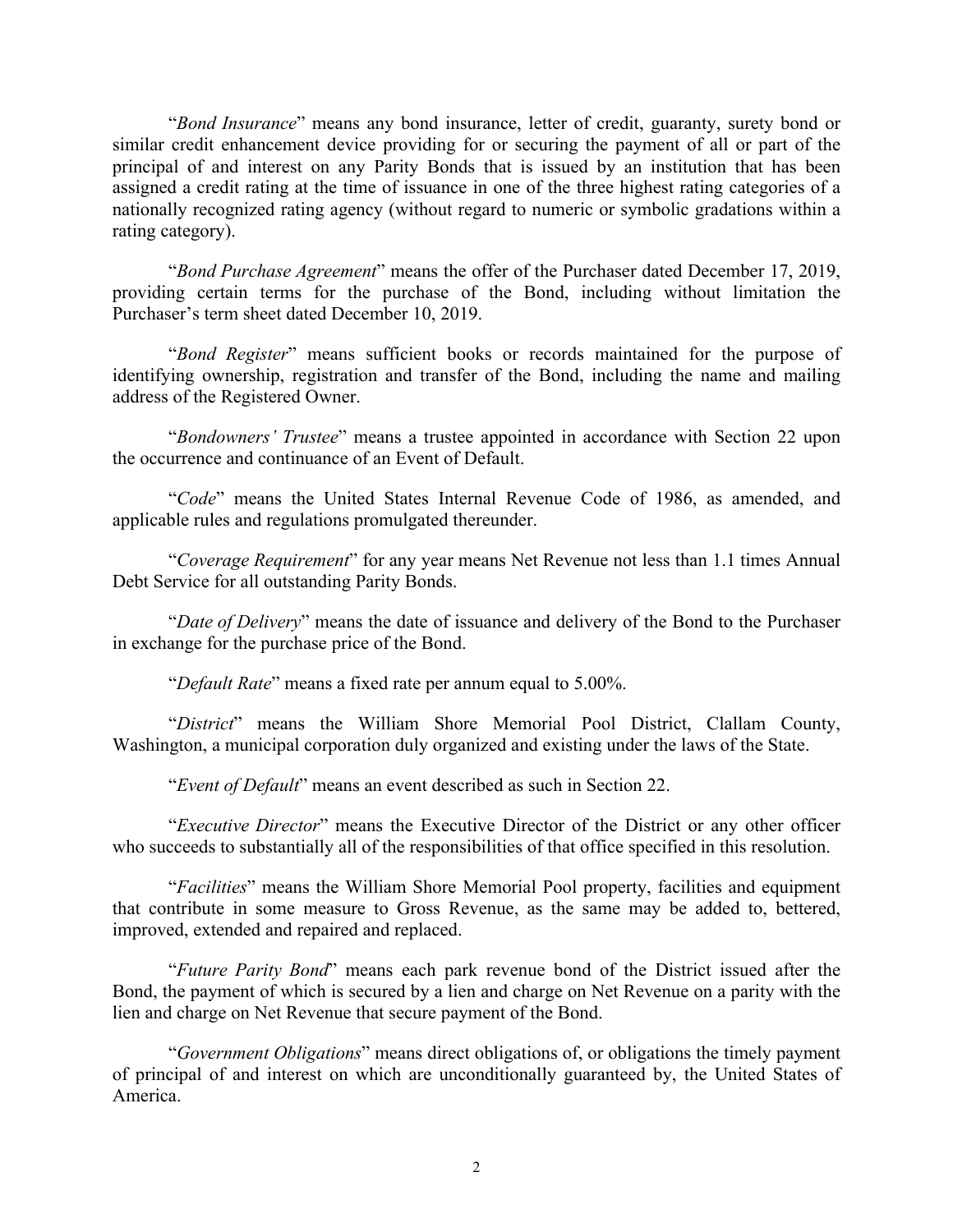"*Gross Revenue*" means all earnings, revenues, other charges or fees and money received from any source whatsoever by the District from the operation of the Facilities or their funds, including investments. Gross Revenue does not include: (1) grants in aid of construction; (2) District-levied taxes; (3) income and revenue that may not legally be pledged for revenue bond debt service; (4) proceeds from the sale of District property; (5) principal proceeds of bonds or other obligations, including without limitation Parity Bonds; (6) proceeds of liability, casualty and other insurance payments (other than business interruption insurance); (7) earnings on any of the foregoing; or (8) earnings or proceeds from any investments in a trust account created to defease or refund District obligations (until commingled with other earnings and revenues of the District) or held in a special account for the purpose of paying a rebate to the United States Government under the Code.

"*Maturity Date*" means December 1, 2044.

"*Maximum Annual Debt Service*" means, as of any date of calculation, the maximum amount of Annual Debt Service on Parity Bonds in any year during which Parity Bonds are scheduled to remain outstanding.

"*Net Revenue*" means, for any calendar year, Gross Revenue in that calendar year, plus withdrawals from the Rate Stabilization Account in accordance with Section 12, less deposits into the Rate Stabilization Account in accordance with Section 12, less Operating and Maintenance Expenses.

"*Operating and Maintenance Expenses*" means all reasonable expenses incurred by the District in causing the Facilities to be operated and maintained in good repair, working order and condition, including without limitation: (1) reasonable reserves; (2) deposits, premiums, assessments or other payments for insurance; (3) payments into pension, health and welfare funds; (4) taxes imposed by governmental entities other than the District and payments in lieu thereof; and (5) any other expenses properly treated as operation and maintenance expenses of the Facilities under applicable generally accepted accounting principles. Operating and Maintenance Expenses do not include: (1) depreciation or amortization; (2) expenditures for costs of capital additions or capital replacements to the Facilities; (3) interest on indebtedness; (4) payments of judgments, payments in settlement of litigation and other extraordinary, nonrecurring expenses of the Facilities; (5) payments from investments and earnings thereon held in a special account for the purpose of paying a rebate to the United States Government under the Code; or (6) unrealized gains or losses with respect to any real or personal property, investment, agreement, pension obligation or other post-employment benefit that the District may be required to recognize under generally accepted accounting principles.

"*Parity Bonds*" means the Bond and any Future Parity Bonds.

"*Principal and Interest Account*" means the account of that name in the Bond Fund.

"*Professional Consultant*" means (1) a licensed professional engineer, who is not an employee of the District, and who is experienced in the design, construction and operation of municipal-owned facilities similar to the Facilities or (2) an independent certified public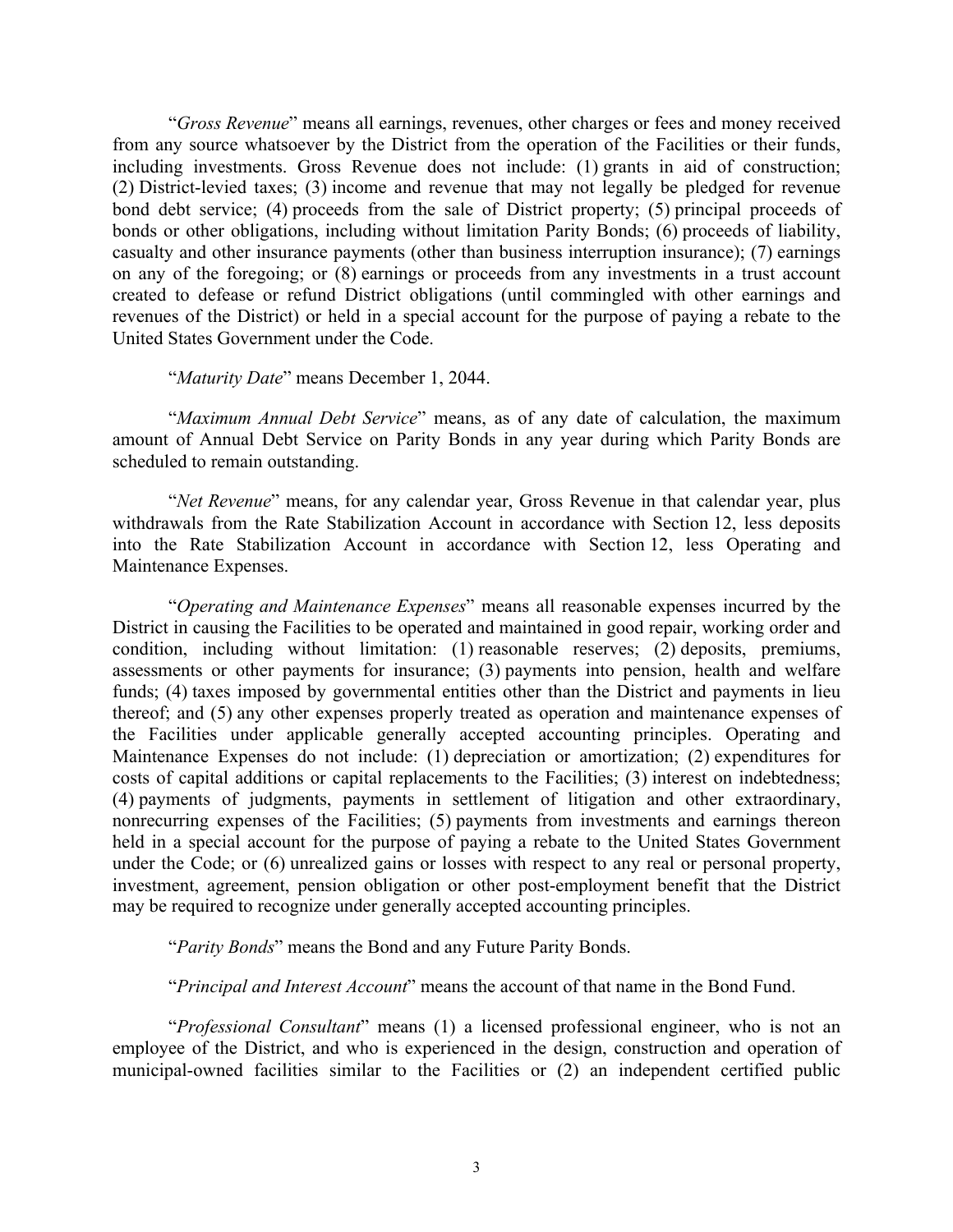accountant experienced with the development of rates and charges for municipal-owned facilities similar to the Facilities.

"*Project*" means (1) the pool expansion project and other capital improvements included in the adopted budgets and other plans and specifications on file with the District; (2) all necessary furniture, equipment, apparatus, accessories, fixtures and appurtenances in or for the foregoing; (3) costs related to the issuance, sale and delivery of the Bond; and (4) incidental costs incurred in connection with carrying out and accomplishing the Project consistent with RCW 39.46.070.

"*Purchaser*" means Kitsap Bank, and its successors and assigns.

"*Qualified Institutional Buyer*" means a "qualified institutional buyer" as defined in Rule 144A, as promulgated under the Securities Act of 1933, as amended.

"*Rate Stabilization Account*" means the account of that name authorized to be created in the Revenue Fund of the District.

"*Registered Owner*" means the person in whose name the Bond is registered on the Bond Register, initially the Purchaser.

"*Registrar*" means the Treasurer or any successor selected by the District as authenticating agent, transfer agent, registrar and paying agent or other fiscal agent with respect to the Bond.

"*Reserve Account*" means the account of that name in the Bond Fund.

"*Reserve Insurance*" means any bond insurance, letter of credit, guaranty, surety bond or similar credit enhancement device providing for all or part of the Reserve Requirement, if any, that is issued by an institution that has been assigned a credit rating at the time of issuance in one of the three highest rating categories of a nationally recognized rating agency (without regard to numeric or symbolic gradations within a rating category).

"*Reserve Requirement*" means, for the Bond, as of any date of calculation, the least of (1) Maximum Annual Debt Service on all outstanding Parity Bonds secured by the Reserve Account, (2) 125% of Average Annual Debt Service on all outstanding Parity Bonds secured by the Reserve Account and (3) 10% of the original proceeds of each series of outstanding Parity Bonds secured by the Reserve Account, reduced by the corresponding principal amount of any such Parity Bonds thereafter redeemed or defeased in whole or in part.

"*Revenue Fund*" means that special fund of the District into which all Gross Revenue is deposited, including all subfunds, accounts and subaccounts.

"*State*" means the State of Washington.

"*System of Registration*" means the system of registration for the District's bonds and other obligations set forth in Resolution No. 7-2018.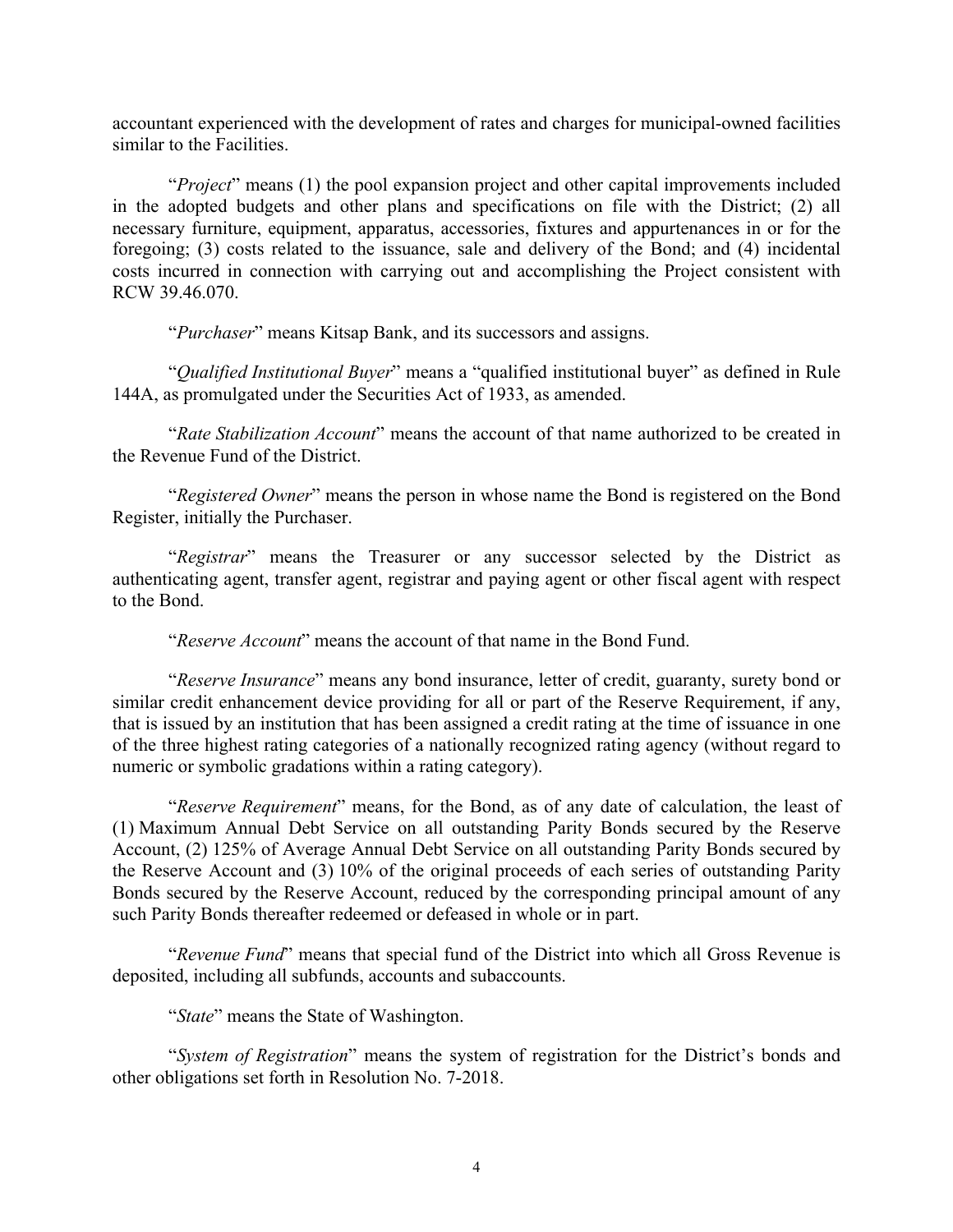"*Treasurer*" means the Treasurer of the District or any other officer who succeeds to substantially all of the responsibilities of that office specified in this resolution.

Section 2. Findings and Determinations. The Board takes note of the following facts and makes the following findings and determinations.

(a) The District is in need of carrying out the Project, the estimated cost of which is \$20,000,000, and the District does not have available sufficient funds to pay the cost.

(b) Pursuant to applicable law, including chapters 35.61, 39.44 and 39.46 RCW, the District is authorized to issue park revenue bonds to carry out the Project and to pay the costs of issuance and sale of the Bond.

(c) The Purchaser has offered to purchase the Bond under the terms and conditions set forth herein and the Bond Purchase Agreement. The life of the Project to be acquired or constructed with proceeds of the Bond exceeds the term of the Bond.

(d) The Gross Revenue and benefits to be derived from the operation and maintenance of the Facilities at the rates to be charged for services provided by the District will be more than sufficient to meet Operating and Maintenance Expenses not paid from other sources, as permitted by law, and to permit the setting aside into the Bond Fund out of Gross Revenue amounts sufficient to pay the principal of and interest on the Bond when due. In fixing the amounts to be paid into the Bond Fund, the Board has exercised due regard for Operating and Maintenance Expenses, and has not obligated the District to set aside and pay into the Bond Fund a greater amount or proportion of Gross Revenue than in the judgment of the Board will be available over and above the Operating and Maintenance Expenses and the amount of Gross Revenue previously pledged.

(e) Based on the foregoing, it is in the best interest of the District to issue and sell the Bond to the Purchaser.

Section 3. Purpose and Authorization of Bond. The District specifies, adopts and orders the Project. The District is authorized to borrow money and issue the Bond to provide funds necessary to carry out the Project, to provide for the Reserve Requirement and to pay the costs of issuance and sale of the Bond.

# Section 4. Description of Bond.

(a) The Bond shall be issued as a single bond designated the "William Shore Memorial Pool District, Clallam County, Washington, Park Revenue Bond, 2019"; shall be issued in the principal amount set forth in the debt service schedule attached to this resolution as Exhibit A; shall be dated the Date of Delivery; shall be issued in fully registered form; shall be numbered R-1; and shall mature on the Maturity Date.

(b) Principal of the Bond shall be payable in annual installments on each December 1, commencing December 1, 2021, to the Maturity Date or earlier prepayment of the Bond. From the Date of Delivery, the unpaid principal amount of each of the annual installments of the Bond shall bear interest (computed on the basis of a 360-day year of twelve 30-day months) at the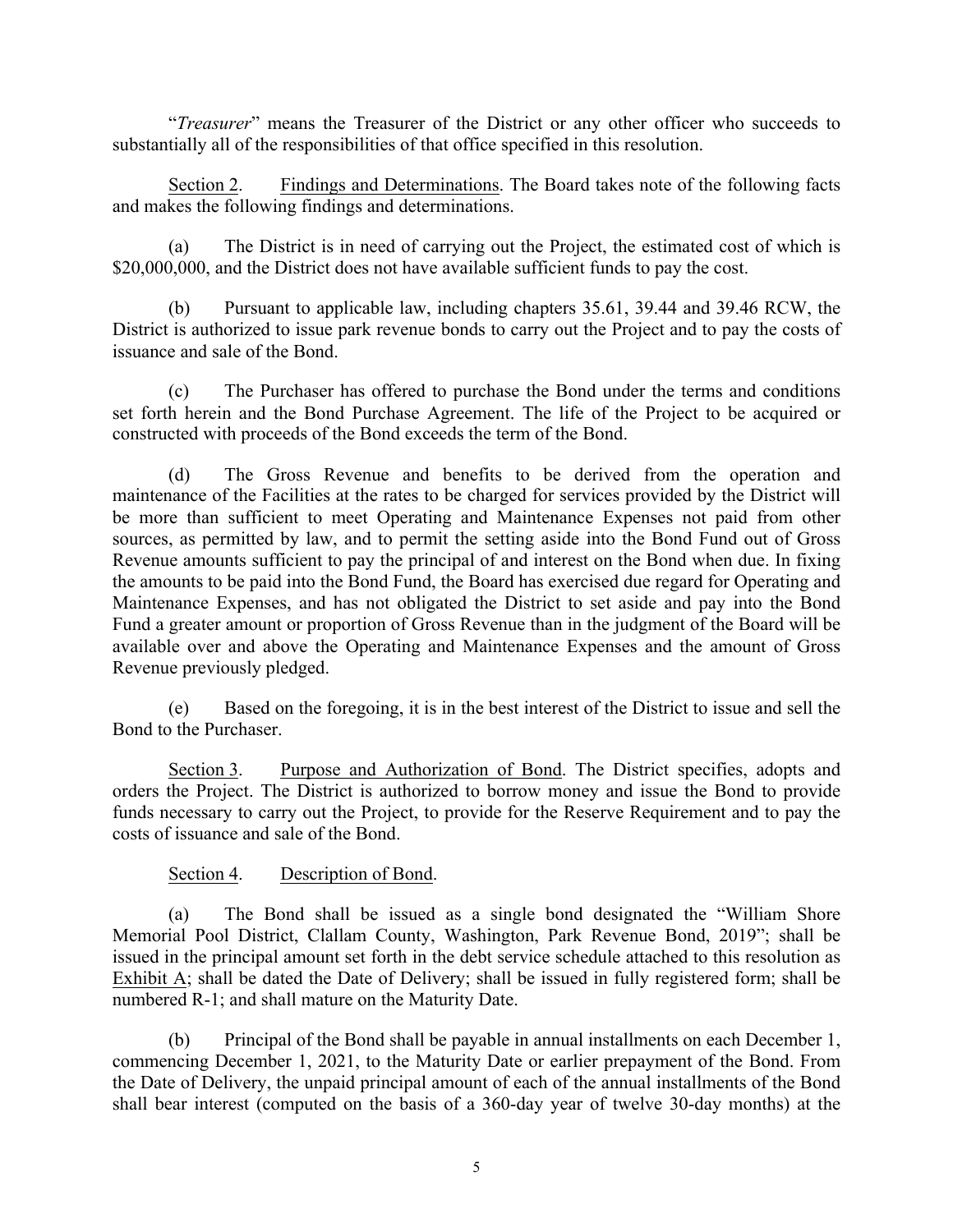fixed rates *per annum* set forth for such annual installments in the debt service schedule attached to this resolution as Exhibit A; provided, that from and after the occurrence of an Event of Default until cured, the entire unpaid principal amount of the Bond shall bear interest (computed on the basis of a 360-day year of twelve 30-day months) at the Default Rate. Such interest shall be payable semiannually on each June 1 and December 1, commencing June 1, 2020, to the Maturity Date or earlier prepayment of the Bond. The debt service schedule attached to this resolution as Exhibit A, reflecting the payments due on the Bond (unless such debt service schedule is otherwise recalculated through partial prepayment of the Bond as provided in Section 8), shall be attached to the Bond. The final installment payment of principal of and interest on the Bond, whether on the Maturity Date or upon prepayment in full, shall be in an amount equal to the remaining principal and interest due on the Bond.

# Section 5. Registrar; Registration and Transfer of Bond.

(a) The Treasurer or Laurie Atkisson is appointed as initial Registrar. The Registrar shall keep or cause to be kept the Bond Register, which shall be open to inspection by the District at all times. The Registrar is authorized, on behalf of the District, to authenticate and deliver the Bond transferred in accordance with the provisions of the Bond and this resolution, to serve as the District's paying agent for the Bond and to carry out all of the Registrar's powers and duties under this resolution and the System of Registration. The Registrar shall be responsible for its representations contained in the Registrar's Certificate of Authentication on the Bond. The Bond shall be issued only in fully registered form as to both principal and interest and shall be recorded on the Bond Register.

(b) The Bond may be assigned or transferred only: (1) in whole; (2) to a single investor that is a Qualified Institutional Buyer; (3) if endorsed in the manner provided thereon and surrendered to the Registrar; and (4) if the transferee provides the Registrar with an executed transfer certificate in substantially the form to be attached to the Bond. Any such transfer shall be without cost to the Registered Owner or transferee (other than any cost incurred by the Registered Owner or transferee in preparing and delivering such transfer certificate) and shall be noted on the Bond Register. The Registrar shall not be obligated to assign or transfer the Bond during the 15 days preceding any installment payment or prepayment date.

# Section 6. Form and Execution of Bond.

(a) The Bond shall be prepared in a form consistent with the provisions of this resolution and State law and shall be signed by the President and the Executive Director, either or both of whose signatures may be manual or in facsimile. The Bond shall be printed at District expense and shall be delivered to the Purchaser in accordance with the Bond Purchase Agreement, together with the approving legal opinion of Bond Counsel regarding the Bond.

(b) The Bond shall not be valid or obligatory for any purpose, or entitled to the benefits of this resolution, unless the Bond bears a certificate of authentication manually signed by the Registrar stating: "Certificate of Authentication. This Bond is the fully registered William Shore Memorial Pool District, Clallam County, Washington, Park Revenue Bond, 2019, described in the Bond Resolution." A minor deviation in the language of such certificate shall not void a certificate of authentication that otherwise is substantially in the form of the foregoing.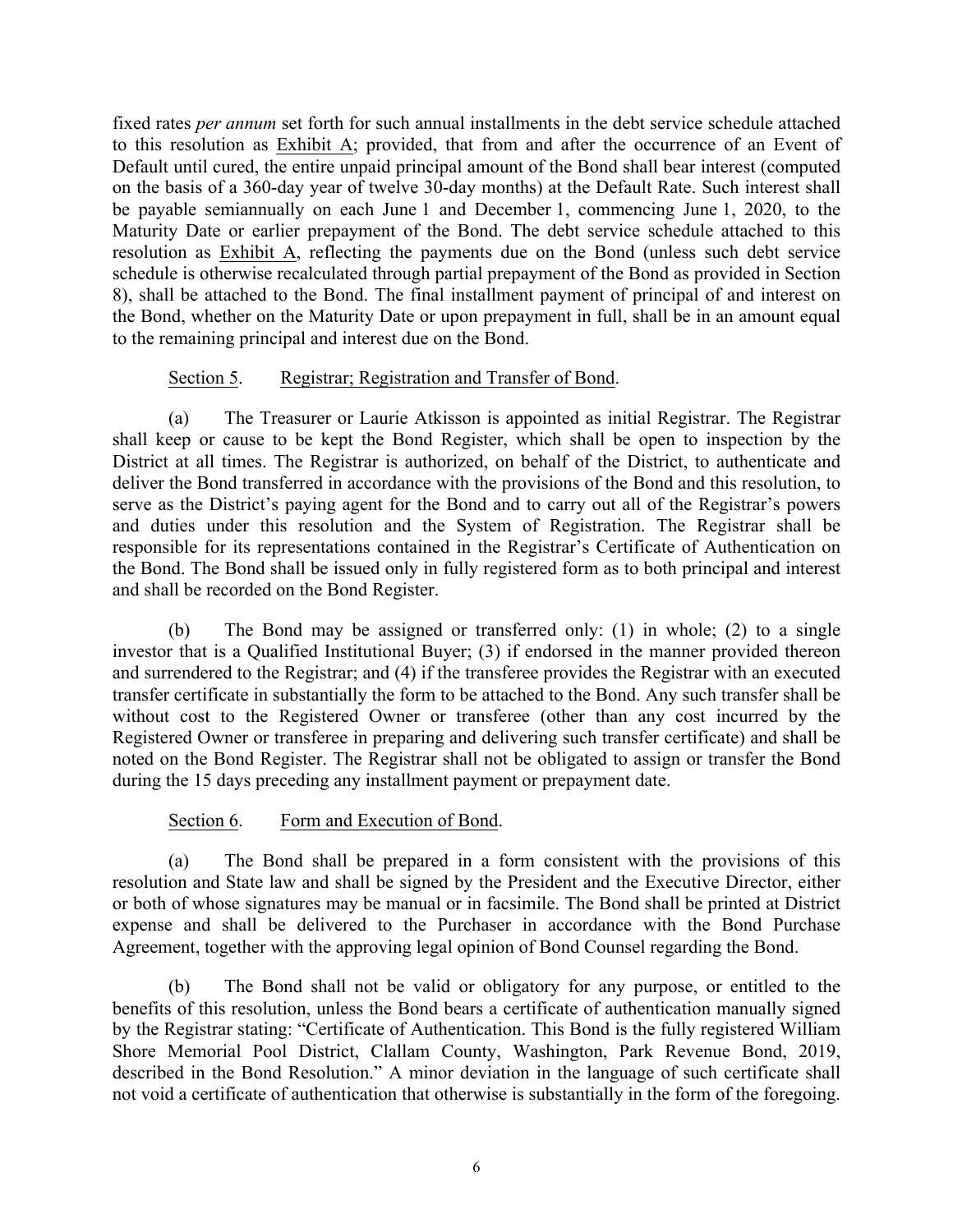The authorized signing of a Certificate of Authentication shall be conclusive evidence that the Bond so authenticated has been duly executed, authenticated and delivered and is entitled to the benefits of this resolution.

(c) If any officer whose manual or facsimile signature appears on the Bond ceases to be an officer of the District authorized to sign bonds before the Bond bearing his or her manual or facsimile signature is authenticated or delivered by the Bond Registrar or issued by the District, that Bond nevertheless may be authenticated, issued and delivered and, when authenticated, issued and delivered, shall be as binding on the District as though that person had continued to be an officer of the District authorized to sign bonds. The Bond also may be signed on behalf of the District by any person who, on the actual date of signing of the Bond, is an officer of the District authorized to sign bonds, although he or she did not hold the required office on the Date of Delivery of the Bond

Section 7. Payment of Bond. The installments of principal of and interest on the Bond shall be payable in lawful money of the United States of America and shall be paid by check, draft or electronic transfer of the Registrar sent to the Registered Owner so that the Registered Owner receives said payments when due at the address appearing on the Bond Register. Upon receipt of the final installment payment of principal of and interest on the Bond, whether on the Maturity Date or upon prepayment in full, the Registered Owner shall present and surrender the Bond to the Registrar to be destroyed or cancelled in accordance with law. The District and the Registrar may deem and treat the Registered Owner of the Bond as the absolute owner of the Bond for the purpose of receiving payment of principal and interest and for all other purposes, and neither the District nor the Registrar shall be affected by any notice to the contrary other than proper notice of assignment or transfer. The Bond is not subject to acceleration under any circumstances.

Section 8. Prepayment of Bond. The District reserves the right and option to prepay and redeem at any time prior to the Maturity Date any or all of the principal amount of the Bond outstanding at par plus accrued interest to the date of prepayment and, if the prepayment occurs before December 1, 2029 and interest rates have declined, a yield maintenance fee as calculated pursuant to the Bond Purchase Agreement. The District shall provide the Registered Owner and the Registrar with written notice of any intended prepayment at least 15 days prior to such prepayment date. Interest on the principal amount of the Bond called for prepayment shall cease to accrue on the prepayment date. Any partial prepayment shall be applied first to accrued and unpaid interest and then to pay principal of the Bond pro rata among the remaining annual instalments to the Maturity Date. The recalculated debt service schedule shall be provided by the Registered Owner to the District and the Registrar within 10 business days following any prepayment and shall be effective as of the date of partial prepayment.

Section 9. Failure To Pay Bond. If any installment of principal is not paid when due, the District shall be obligated to pay interest on that installment at the same rate provided in the Bond until that installment, together with interest, is paid in full or until sufficient money for its payment in full is on deposit in the Bond Fund, or in a trust account established to refund or defease the Bond, and the principal represented by such installment has been called for payment by giving notice of that call to the Registered Owner.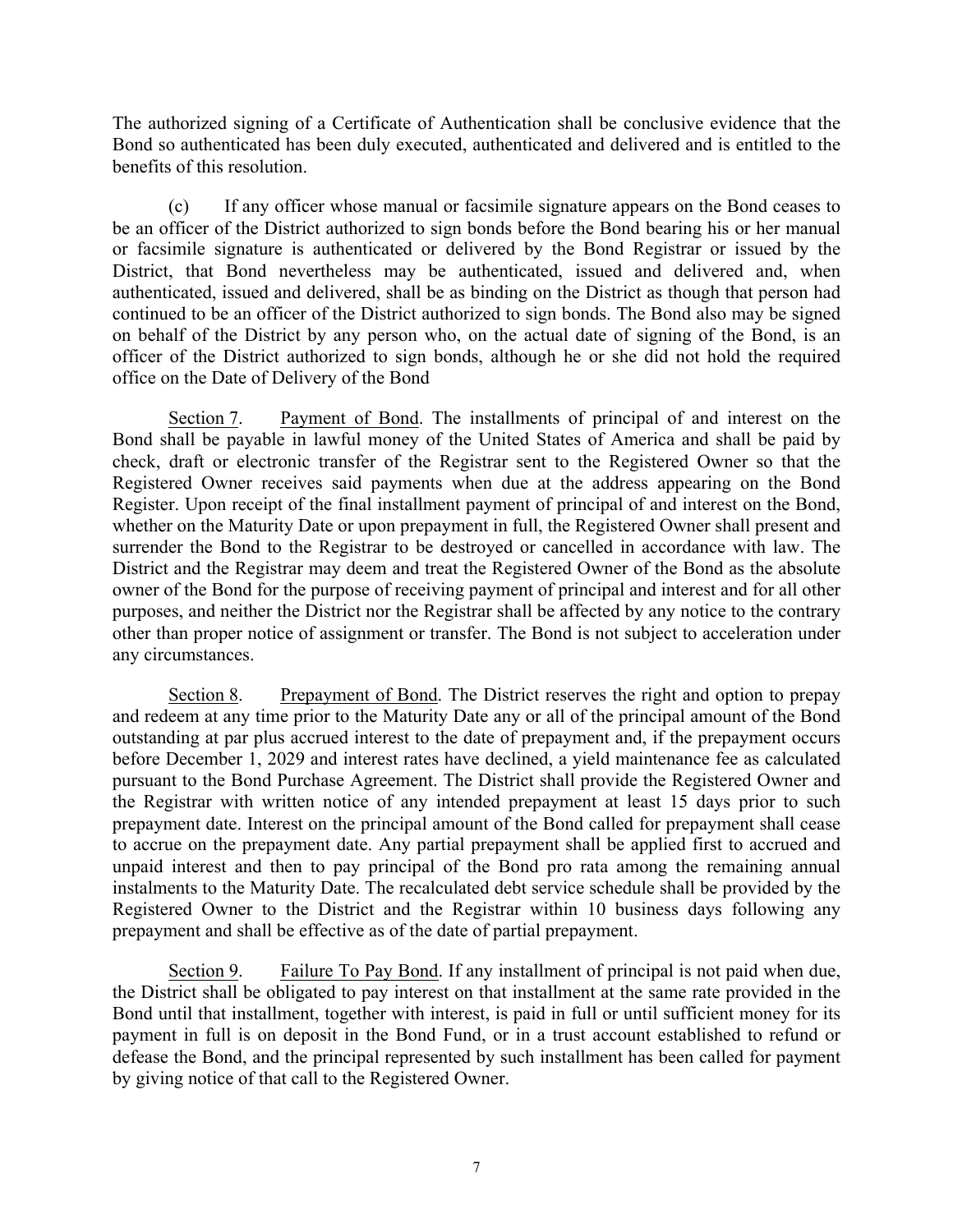Section 10. Application of Bond Proceeds. Proceeds of the Bond in the amount necessary to make the balance of the Reserve Account equal to the Reserve Requirement shall be deposited in the Reserve Account. The remaining principal proceeds received from the sale of the Bond, less costs of issuance paid at closing, shall be deposited in the fund or account of the District designated by the Treasurer and used to carry out the Project, to pay certain capitalized interest that will be payable on the Bond and to pay the costs of issuance and sale of the Bond. Until needed to pay such costs, the District may invest the principal proceeds of the Bond in any legal investment, and the investment earnings may be used to carry out the Project or for use in accordance with Section 14, except that earnings subject to a federal tax or rebate requirement may be withdrawn and used for those tax or rebate purposes.

## Section 11. Bond Fund.

(a) The Bond Fund is established in the Revenue Fund for the sole purpose of paying the principal of and interest on Parity Bonds. The Bond Fund is divided into two accounts: a Principal and Interest Account and a Reserve Account. The Finance Director may create such accounts and subaccounts in the Bond Fund as may be convenient for the payment of Parity Bonds as long as the maintenance of such accounts or subaccounts does not conflict with the rights of the owners of Parity Bonds. The District shall set aside and pay into the Bond Fund, out of Net Revenue, certain fixed amounts without regard to any fixed proportion, namely:

#### (1) **Into the Principal and Interest Account the amounts necessary, taking into account other money on deposit therein, to pay the principal of and interest on Parity Bonds when due; and**

#### (2) **Into the Reserve Account (except as otherwise expressly provided in this resolution) the amounts necessary, taking into account other money on deposit therein, to make the amount in the Reserve Account equal to the Reserve Requirement.**

(b) When the total amount in the Bond Fund equals the total amount of principal and interest due on all outstanding Parity Bonds, no further payment need be made into the Bond Fund. If the District fails to set aside and pay into the Bond Fund the amounts set forth above, the registered owner of any outstanding Parity Bond may bring an action against the District to compel such setting aside and payment.

(c) Except as otherwise expressly provided in this resolution, the Reserve Account shall be maintained at all times at not less than the Reserve Requirement. The District may provide for all or any part of the Reserve Requirement through Reserve Insurance, and the amount available to be drawn under any Reserve Insurance shall be credited against the Reserve Requirement. If there is a deficiency in the Principal and Interest Account to pay when due the principal of or interest on any Parity Bond secured by the Reserve Account, the deficiency shall be made up from the Reserve Account first, by the withdrawal of money therefrom and second, by pro rata draws on each Reserve Insurance. Any deficiency in the Reserve Account resulting from a withdrawal or draw shall be made up within 12 months in approximately equal monthly installments in accordance with Section 14, first, to reinstate each Reserve Insurance, pro rata, and second, to make up any remaining deficiency. The money in the Reserve Account may be used to pay principal of and interest on the last outstanding Parity Bonds secured by the Reserve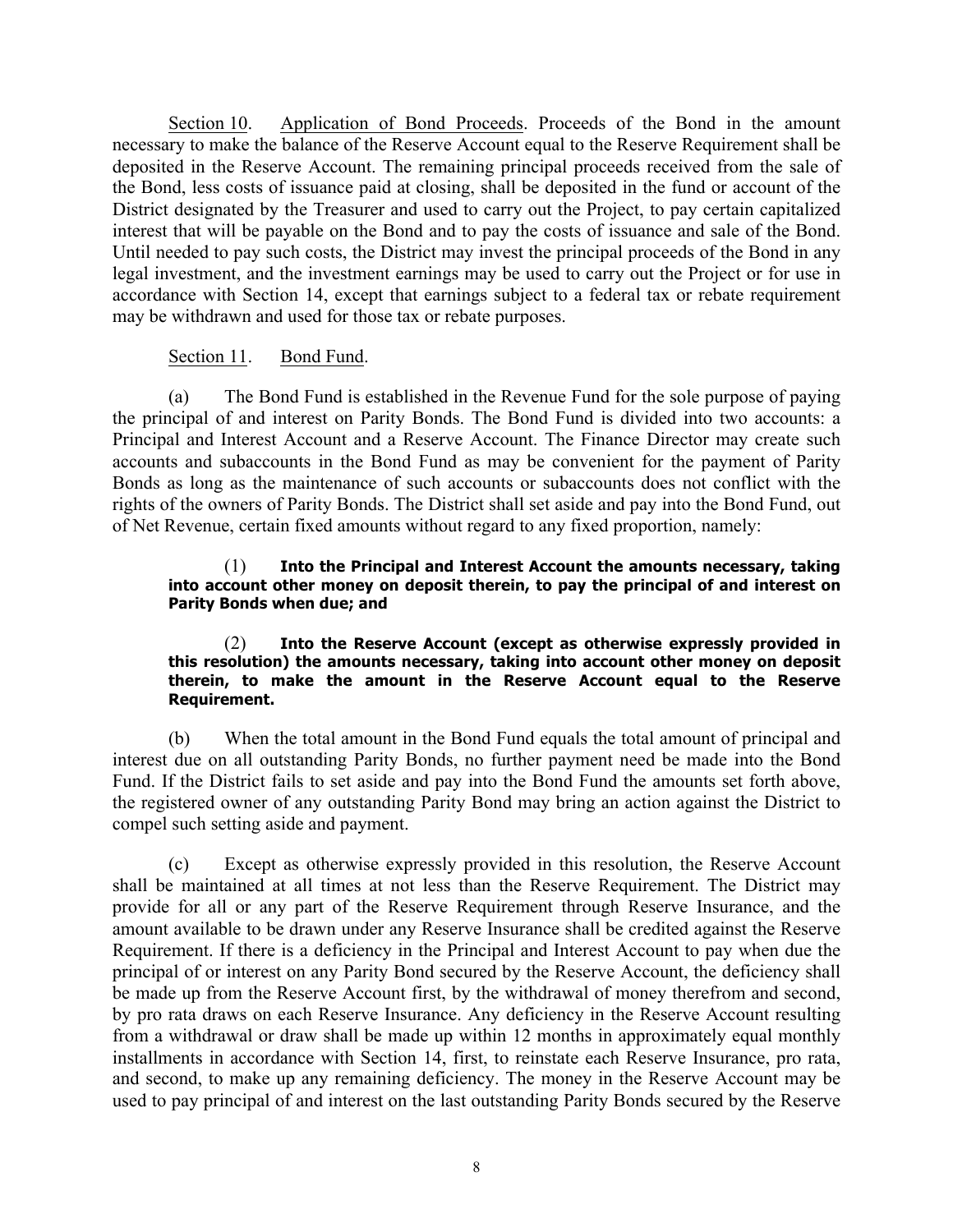Account. Any money in the Reserve Account in excess of the Reserve Requirement may be withdrawn and deposited in the Revenue Fund of the District to be applied in accordance with Section 14. Any resolution authorizing the issuance of the Future Parity Bonds may provide that the Reserve Account does not secure the payment of such Future Parity Bonds, establish one or more separate debt service reserve accounts in the Bond Fund for such Future Parity Bonds, specify a separate reserve requirement for such Future Parity Bonds, which may be zero, and provide any terms and conditions for such debt service reserve account.

(d) Money in the Bond Fund may be held uninvested or invested in legal investments. Earnings from investments in the Principal and Interest Account shall be retained therein. Earnings from investments in the Reserve Account shall be retained therein until the amount therein is equal to the Reserve Requirement and thereafter may be credited to the Principal and Interest Account or withdrawn and deposited in the Revenue Fund to be applied in accordance with Section 14

(e) The Reserve Account shall be valued at least once each year, and may be valued more frequently, including upon the issuance, redemption or defeasance of Parity Bonds. In valuing the Reserve Account, Reserve Insurance shall be valued at the amount available to be drawn thereon, and all other investments shall be valued at market. Any excess in the Reserve Account resulting from a valuation may be withdrawn from the Reserve Account and credited to the Principal and Interest Account or used in accordance with Section 14. Any deficiency in the Reserve Account resulting from a valuation shall be made up within six months in approximately equal monthly installments in accordance with Section 14.

(f) The District may provide for the purchase, redemption or defeasance of Parity Bonds by the use of money on deposit in any account in the Bond Fund so long as there is no deficiency in any account in the Bond Fund for Parity Bonds that remain outstanding.

(g) Notwithstanding any other provision of this Section, any investment earnings that are subject to a federal tax or rebate requirement may be withdrawn from the Bond Fund for deposit in a separate fund or account and used for that purpose.

Section 12. Rate Stabilization Account. The District is authorized to create the Rate Stabilization Account in the Revenue Fund of the District. The District may at any time, consistent with Section 14, deposit in the Rate Stabilization Account Gross Revenue and any other money received by the District from operations of the Facilities available to be used therefor, excluding principal proceeds of bonds or other obligations. The District may at any time withdraw money from the Rate Stabilization Account for use in accordance with Section 14. Deposits into the Rate Stabilization Account shall reduce Net Revenue for the year in which the deposit is made or, at the option of the District, for the preceding year if the deposit is made within three months after the end of the preceding year. Withdrawals from the Rate Stabilization Account shall increase Net Revenue for the year in which the withdrawal is made or, at the option of the District, for the preceding year if the withdrawal is made within three months after the end of the preceding year.

Section 13. Pledge of Net Revenue and Lien Position of Parity Bonds. The Net Revenue is pledged to be paid into the Bond Fund at the times and in the manner required by this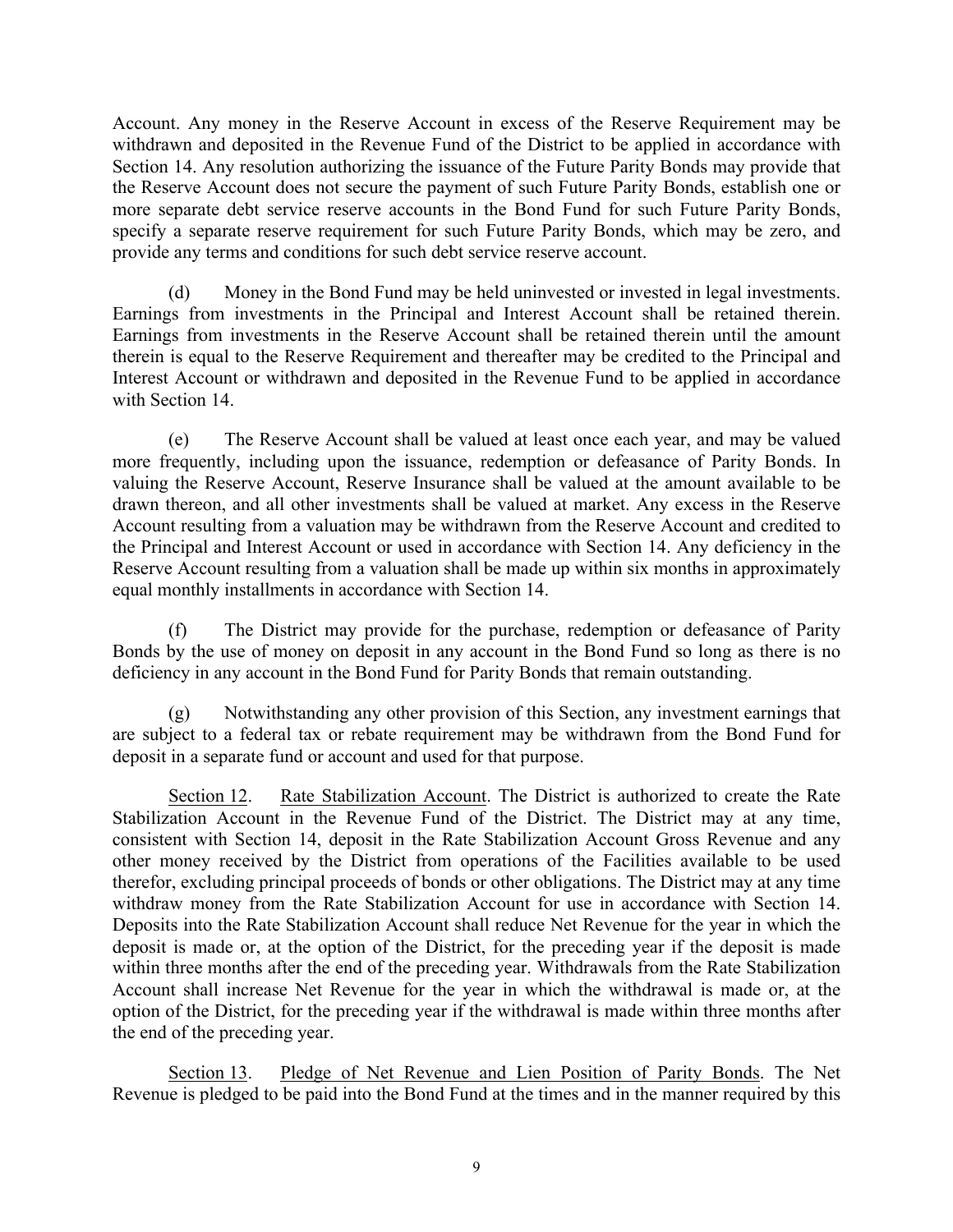resolution for the payment of principal of and interest on Parity Bonds when due. This pledge constitutes a lien and charge upon such Net Revenue prior and superior to any other charges whatsoever.

Section 14. Flow of Funds. The Gross Revenue shall be deposited into the Revenue Fund and used and applied in the following order of priority:

(a) To pay Operating and Maintenance Expenses not paid from other sources, as permitted by law, when due;

(b) To pay interest on Parity Bonds when due;

(c) To pay principal of Parity Bonds when due, whether at maturity or pursuant to mandatory sinking fund redemption;

(d) To make payments when due under any reimbursement agreement entered into in connection with Bond Insurance;

(e) To make required payments into the Reserve Account as well as any separate reserve accounts that may be established in the Bond Fund to secure a particular series of Future Parity Bonds and to make payments when due under any reimbursement agreement entered into in connection with Reserve Insurance;

(f) To make required payments into any revenue bond, note, warrant or other revenue obligation fund, debt service account or reserve account created to pay or secure the payment of any revenue bonds, notes, warrants or other revenue obligations of the District secured by a lien and charge on Net Revenue subordinate to the lien and charge that secure payment of Parity Bonds, in any priority that the District may establish by resolution; and

(g) To retire by redemption or purchase any outstanding revenue bonds, notes, warrants or other revenue obligations of the District; to make necessary additions, betterments, improvements, extensions and repairs and replacements of the Facilities; to make deposits into the Rate Stabilization Account; or for any other lawful purposes of the Facilities, in any priority that the District may establish by resolution.

The District may transfer any money from any funds or accounts of the District legally available therefor to make payments required to be made into the Bond Fund.

Section 15. Covenants. The District covenants and agrees with each Registered Owner as follows:

(a) *Establishment and Collection of Rates and Charges.* The District will establish, maintain and collect rates and charges for services in connection with the Facilities that will be fair and equitable, and will adjust those rates and charges from time to time so that:

(1) **The Gross Revenue will be sufficient to pay when due: (A) all Operating and Maintenance Expenses not paid from other sources, as permitted by law, (B) all amounts that the District is obligated to pay into the Bond Fund, including the**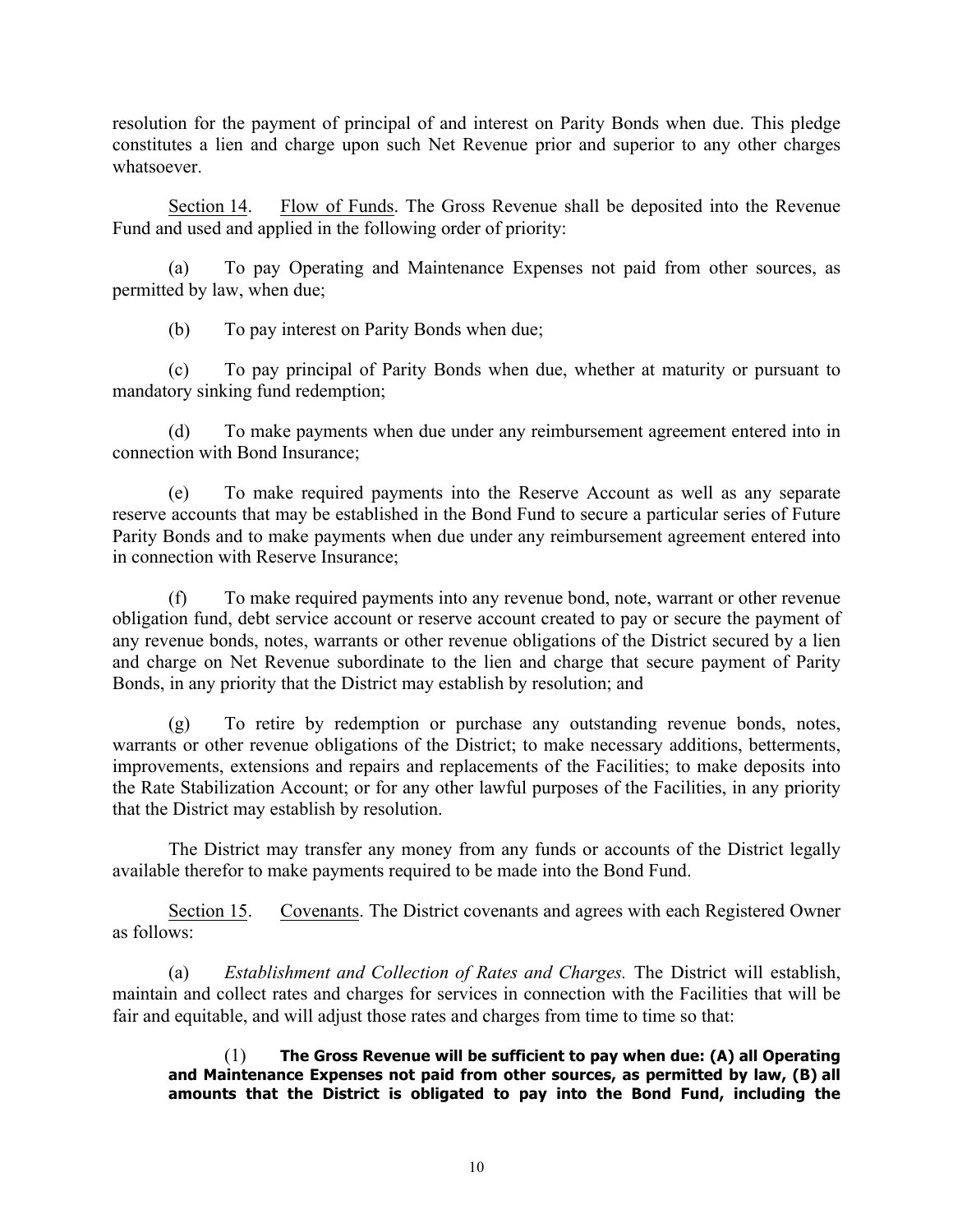**payment of any amounts owing to a provider of Bond Insurance or Reserve Insurance and (C) all taxes, assessments, or other governmental charges lawfully imposed on the Facilities or payments in lieu thereof and any and all other amounts that the District may now or hereafter become obligated to pay from Gross Revenue by law or contract; and**

## (2) **The Net Revenue in each year will be not less than the Coverage Requirement.**

A failure to comply with the requirements of this subsection (a) is not be an Event of Default if the District promptly retains an Professional Consultant to recommend to the Board adjustments in the rates and charges of the Facilities necessary to satisfy the requirements of this subsection and the Board adopts such recommendations within six months after the date the failure became known to the Board.

(b) *Maintenance and Operation.* The District will at all times maintain and keep the Facilities in good repair, working order and condition, and will at all times operate the Facilities and the business in connection therewith in an efficient manner and at a reasonable cost.

## (c) *Sale or Disposition of the Facilities.*

(1) **The District will not sell or otherwise dispose of or permit the disposal of the Facilities in their entirety (whether by operation of law or otherwise) unless, simultaneously with such sale or other disposition, all Parity Bonds are redeemed or defeased pursuant to the provisions of this resolution.**

(2) **The District may, without making any deposit into the Bond Fund, sell or otherwise dispose of any of the property, facilities or equipment of the Facilities that has become unserviceable, inadequate, obsolete or unfit to be used in the operation of the Facilities, or no longer necessary, material to or useful to the operation of the Facilities.**

(3) **The District may, without making any deposit into the Bond Fund, sell or otherwise dispose of any of the property, facilities or equipment of the Facilities in an aggregate amount not to exceed, in the year in which part of the Facilities are sold or disposed of, five percent of the fair market value of all of the Facilities immediately prior to such sale or disposition. (By way of illustration and without limiting the foregoing, if in year 10 the fair market value of the Facilities is 10,000, the District may sell part of the Facilities in year 10 with a fair market value not to exceed 500 without making any deposit into the Bond Fund, and if in year 11 the fair market value of Facilities is 9,500, the District may sell part of the Facilities in year 11 with a fair market value not to exceed 475 without making any deposit into the Bond Fund.)**

(4) **The District will not otherwise sell, lease, mortgage or in any manner encumber or otherwise dispose of or permit the disposal of more than five percent of the fair market value of all of the Facilities (whether by operation of law or otherwise) that is used, useful or material in the operation of the Facilities, unless provision is made for the replacement thereof or for payment into the Bond Fund of the greatest of the following:**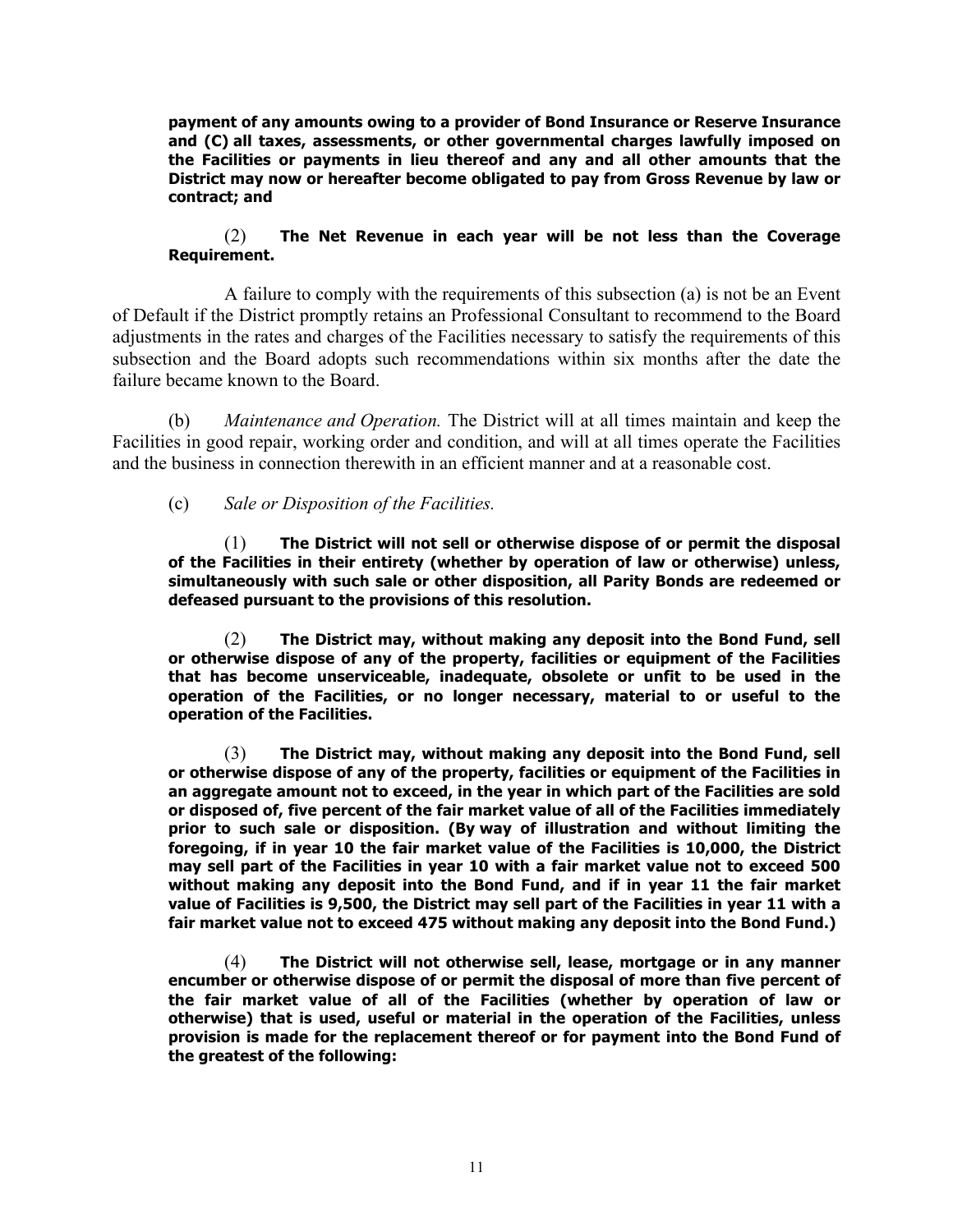(A) An amount that bears the same proportion to the net amount of outstanding Parity Bonds (defined as the total amount of outstanding Parity Bonds less the amount of money in the Bond Fund) that the Gross Revenue for the preceding year from the portion of the Facilities sold or disposed of bears to the total Gross Revenue for the preceding year; or

(B) An amount that bears the same proportion to the net amount of outstanding Parity Bonds (as defined above) that the Net Revenue for the preceding year from the portion of the Facilities sold or disposed of bears to the total Net Revenue for the preceding year; or

(C) An amount that bears the same proportion to the net amount of outstanding Parity Bonds (as defined above) that the depreciated cost value of the portion of the Facilities sold or disposed of bears to the depreciated cost value of the entire Facilities immediately prior to such sale or disposition.

(d) *Merger or Assumption.* If the District is assumed by or merged or consolidated with a municipal corporation or other public or private entity, then any outstanding Parity Bonds immediately shall be retired or defeased in accordance with their terms on a date not later than the effective date of any such merger or consolidation.

(e) *Books and Accounts.* The District will keep proper books, records and accounts with respect to the operations, income and expenditures of the Facilities in accordance with generally accepted accounting practices relating to municipal entities and any applicable rules and regulations prescribed by the State, and will cause those books, records and accounts to be audited on a regular basis by the State Auditor or another independent certified public accountant. The District will prepare annual financial and operating statements as soon as practicable after the close of each fiscal year showing in reasonable detail the financial condition of the Facilities as of the close of the fiscal year.

(f) *Insurance.* The District at all times will carry fire and extended coverage, public liability, property damage and such other forms of insurance with responsible insurers and with policies payable to the District, on such of the buildings, equipment, works, plants, facilities and properties of the Facilities as are ordinarily carried by municipal or privately owned entities engaged in the operation of similar facilities, and against such claims for damages as are ordinarily carried by municipal or privately owned entities engaged in the operation of similar facilities, or the District will self-insure or will participate in an insurance pool or pools with reserves adequate, in the reasonable judgment of the District, to protect the Facilities and the owners of Parity Bonds against loss.

Section 16. Future Parity Bonds. The District may issue Future Parity Bonds if the following conditions are satisfied at the time of issuance:

(a) There is no deficiency in the Bond Fund and no Event of Default has occurred and is continuing.

(b) The resolution authorizing the issuance of the Future Parity Bonds provides for the payment of the principal thereof and interest thereon out of the Bond Fund.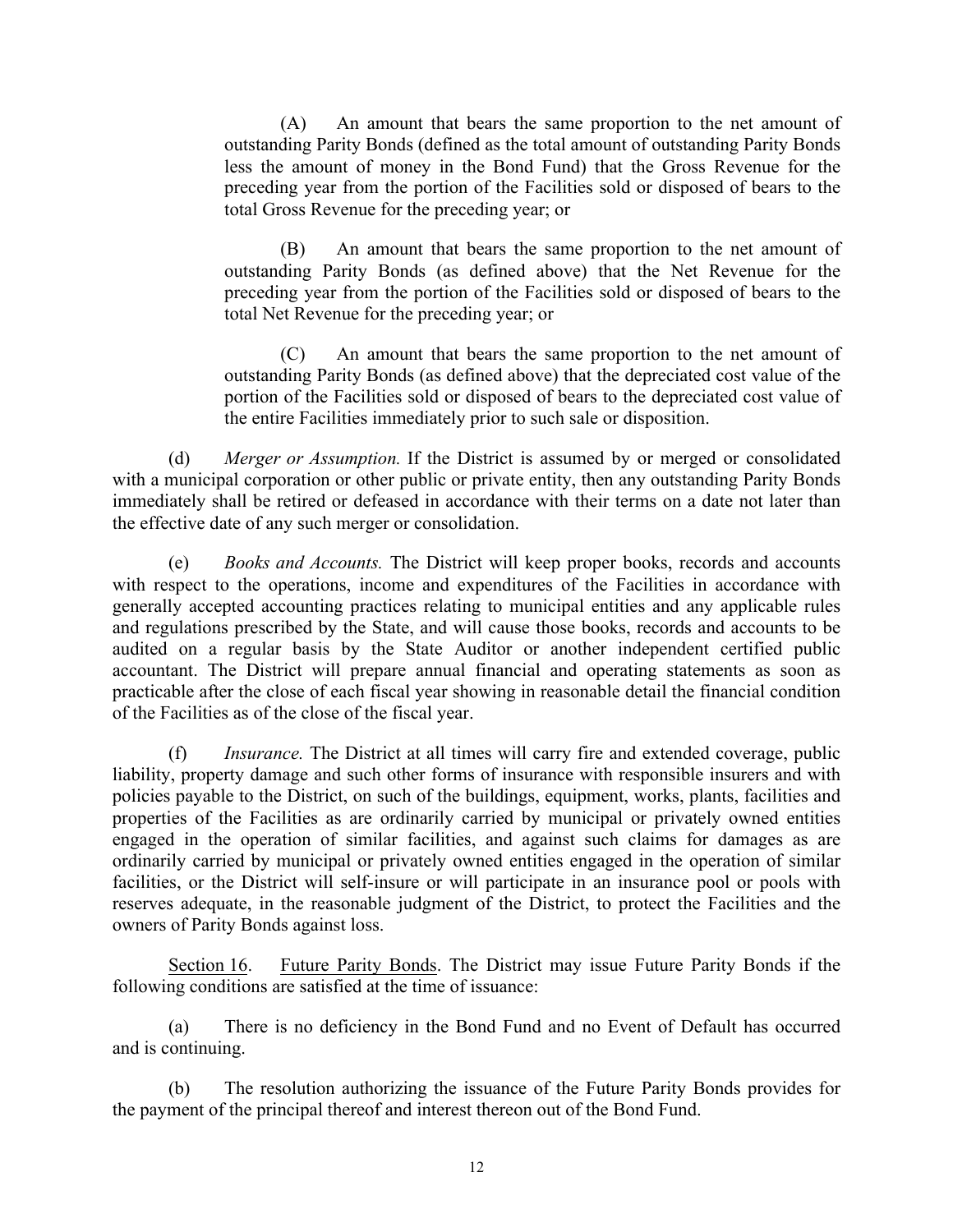(c) The resolution authorizing the issuance of the Future Parity Bonds provides for the satisfaction of the Reserve Requirement, if any, for the Future Parity Bonds.

(d) There has been delivered either:

(1) **a certificate of the Executive Director or the Treasurer demonstrating that during any twelve consecutive months out of the preceding 24 months Net Revenue was not less than 1.1 times Maximum Annual Debt Service for all Parity Bonds to be outstanding upon issuance of the Future Parity Bonds; or**

(2) **a certificate of an Professional Consultant demonstrating that in his or her professional opinion the adjusted Net Revenue for any twelve consecutive months out of the preceding 24 months was not less than 1.1 times Maximum Annual Debt Service for all Parity Bonds to be outstanding upon issuance of the Parity Bonds. The Professional Consultant's certificate, in estimating adjusted Net Revenue, may adjust Net Revenue to reflect:**

(A) The additional Net Revenue that would have been received if any change in rates and charges adopted prior to the date of the certificate and subsequent to the beginning of the twelve-month period had been in force during the entire twelve-month period;

(B) The additional Net Revenue that would have been received if any facility of the District that became fully operational after the beginning of the twelve-month period had been fully operational during the entire twelve-month period and if such facility is combined with the Facilities;

(C) The additional Net Revenue that would have been received as a result of any additions, betterments, improvements, extensions and repairs and replacements of the Facilities that are (i) under construction on the date of the certificate or (ii) will be constructed from the proceeds of the Future Parity Bonds; and

(D) The additional Net Revenue to be received by the District as a result of executed leases or contracts, which revenue has not been included in (A), (B) or (C) above.

Certification of coverage of debt service on Future Parity Bonds issued for the purpose of refunding outstanding Parity Bonds is not required under this subsection (d) if the Annual Debt Service on the Future Parity Bonds is not more than the Annual Debt Service on the Parity Bonds to be refunded in each year that the Future Parity Bonds are scheduled to remain outstanding.

Nothing in this Section prevents the District from issuing Future Parity Bonds to refund maturing Parity Bonds then outstanding, money for the payment of which is not otherwise available. Nothing in this Section prevents the District from issuing any revenue bond, note, warrant or other revenue obligation secured by a lien and charge on Net Revenue subordinate to the lien and charge that secure payment of Parity Bonds.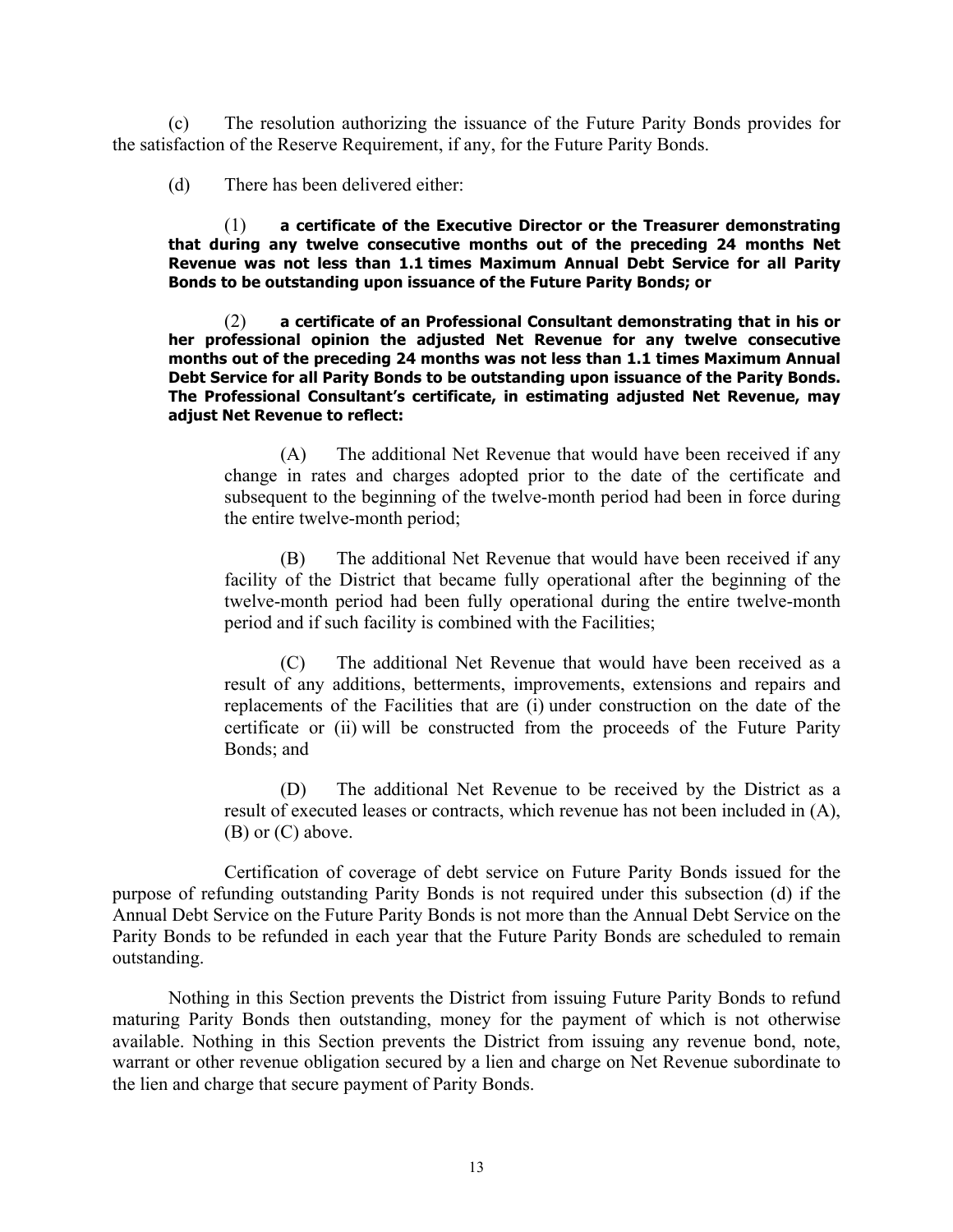## Section 17. Tax Matters.

(a) *Preservation of Tax Exemption for Interest on the Bond*. The District will take all actions necessary to prevent interest on the Bond from being included in gross income for federal income tax purposes, and it will neither take any action nor make or permit any use of proceeds of the Bond or other funds of the District treated as proceeds of the Bond at any time during the term of the Bond that will cause interest on the Bond to be included in gross income for federal income tax purposes. The District will, to the extent the arbitrage rebate requirements of Section 148 of the Code are applicable to the Bond, take all actions necessary to comply (or to be treated as having complied) with those requirements in connection with the Bond.

(b) *Post-Issuance Compliance*. The Executive Director is authorized and directed to adopt, update and implement the District's written procedures to facilitate compliance by the District with the covenants in this Section and the applicable requirements of the Code that must be satisfied after the Date of Delivery to prevent interest on the Bond from being included in gross income for federal tax purposes.

(c) *Designation of Bond as "Qualified Tax-Exempt Obligation.*" The District designates the Bond as a "qualified tax-exempt obligation" for the purposes of Section 265(b)(3) of the Code and makes the following findings and determinations:

#### (1) **the Bond does not constitute a "private activity bond" within the meaning of Section 141 of the Code;**

(2) **the reasonably anticipated amount of tax-exempt obligations (other than private activity bonds and other obligations not required to be included in such calculation) that the District and any entity subordinate to the District (including any entity that the District controls, that derives its authority to issue tax-exempt obligations from the District, or that issues tax-exempt obligations on behalf of the District) will issue during the year in which the Bond is issued will not exceed \$10,000,000; and**

#### (3) **the amount of tax-exempt obligations, including the Bond, designated by the District as "qualified tax-exempt obligations" for the purposes of Section 265(b)(3) of the Code during the year in which the Bond is issued does not exceed \$10,000,000.**

Section 18. Refunding or Defeasance of Bond. The District may issue refunding bonds pursuant to State law or use money available from any other lawful source to carry out a refunding or defeasance plan, which may include (a) paying when due the principal of and interest on the Bond (the "defeased portion"); (b) redeeming the defeased portion prior to its maturity; and (c) paying the costs of the refunding or defeasance. If the District sets aside in a special trust fund or escrow account irrevocably pledged to that redemption or defeasance (the "trust account"), money and/or Government Obligations maturing at a time or times and bearing interest in amounts sufficient to redeem, refund or defease the defeased portion in accordance with its terms, then all right and interest of the Registered Owner with regard to the defeased portion in the covenants of this resolution and in the funds and accounts obligated to the payment of the defeased portion shall cease and become void. Thereafter, the Registered Owner with regard to the defeased portion shall have the right to receive payment of the principal of and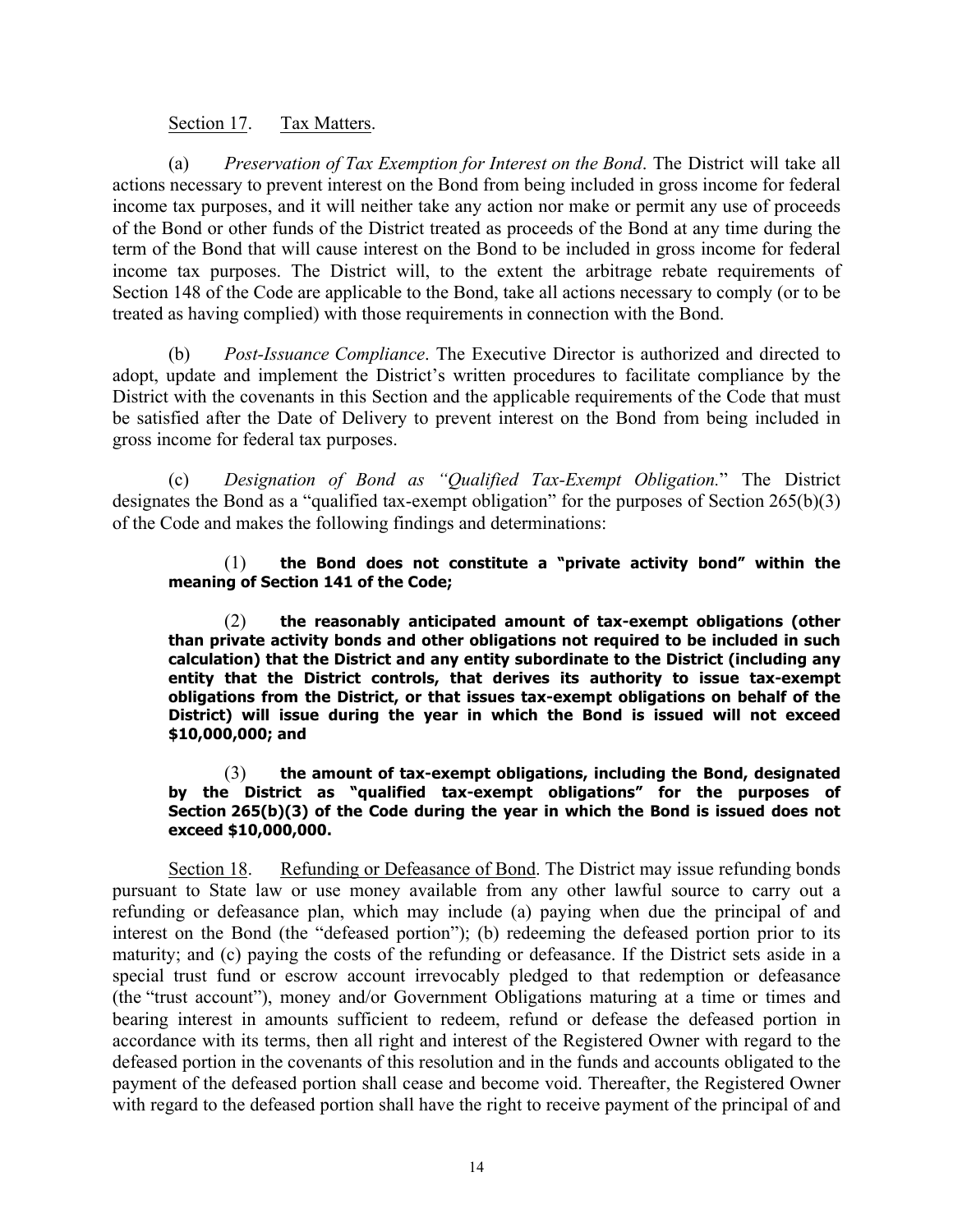interest on the defeased portion solely from the trust account and the defeased portion shall be deemed no longer outstanding. In that event, the District may apply money remaining in any fund or account (other than the trust account) established for the payment or redemption of the defeased portion to any lawful purpose.

Section 19. Approval of Bond Purchase Agreement. The Purchaser has presented the Bond Purchase Agreement offering to purchase the Bond under the terms and conditions provided in the Bond Purchase Agreement, which written Bond Purchase Agreement is on file with the Executive Director and is incorporated by this reference. The Board finds that accepting the terms of the Bond Purchase Agreement is in the District's best interest and therefore accepts the offer contained therein and authorizes its execution by the Executive Director.

Section 20. Annual Financial Statements. For so long as the Purchaser is the Registered Owner, the District will provide its annual financial statements to the Purchaser.

Section 21. Amendatory and Supplemental Resolutions. This resolution shall not be modified or amended in any respect subsequent to the issuance of the Bond, except as provided in this Section. For purposes of this provision, the adoption of a resolution authorizing the issuance of Future Parity Bonds and making no other modifications or amendments to the provisions of this resolution is not an amendatory or supplemental resolution.

(a) *Certain Amendatory or Supplemental Resolutions Permitted Without Bond Owner Consent*. The District, from time to time, and at any time, without the consent of or notice to the Registered Owner, may adopt supplemental resolutions as set forth in this subsection (a). Before the District adopts any such supplemental resolution pursuant to this subsection (a), there shall have been delivered to the District and the Registrar a copy of such supplemental resolution and an opinion of Bond Counsel, stating that such supplemental resolution is authorized or permitted by this resolution and, upon the execution and delivery thereof, will be valid and binding upon the District in accordance with its terms and will not adversely affect the exclusion from gross income for federal income tax purposes of interest on the Bond. The permitted purposes under this subsection (a) are:

#### (1) **To cure any formal defect, omission, inconsistency or ambiguity in this resolution in a manner not materially adverse to the interests of owners of Parity Bonds;**

(2) **To grant, confer or impose upon the Registrar (with its consent) for the benefit of the Registered Owner any additional rights, remedies, powers, authority, security, liabilities or duties that may lawfully be granted, conferred or imposed and that are not contrary to or inconsistent with this resolution as theretofore in effect;**

(3) **To add to the covenants and agreements of, and limitations and restrictions upon, the District in this resolution, other covenants, agreements, limitations and restrictions to be observed by the District that are not contrary or inconsistent with this resolution as theretofore in effect;**

(4) **To confirm, as further assurance, any pledge under, and the subjection to any claim, lien or pledge created or to be created by this resolution of any other money, securities or funds;**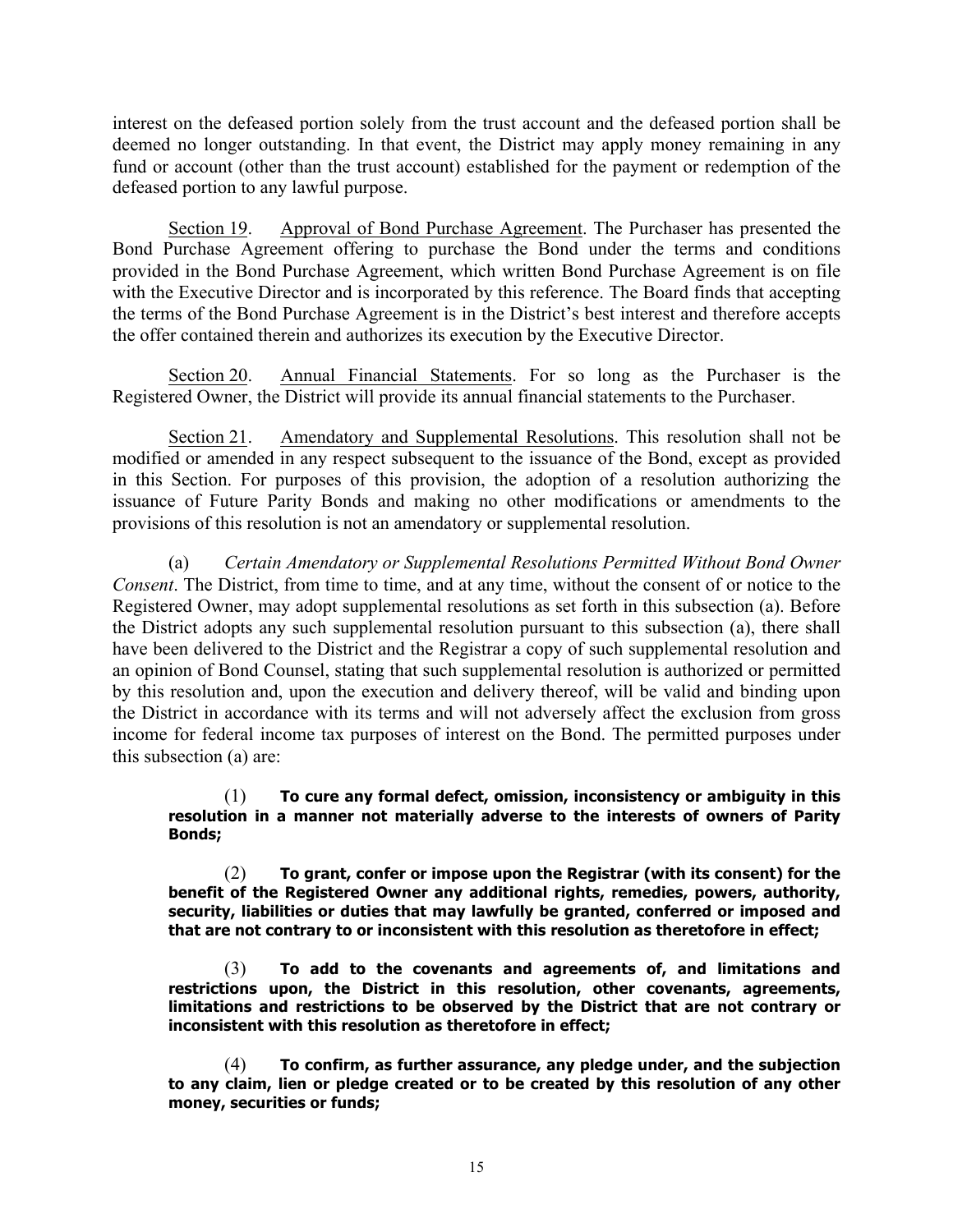(5) **To modify, alter, amend or supplement this resolution in any other respect that is not materially adverse to the interests of owners of Parity Bonds;**

(6) **Because of change in federal law or rulings, to maintain the exclusion from gross income of the interest on the Bond from federal income taxation; and**

(7) **To add to the covenants and agreements of, and limitations and restrictions upon, the District in this resolution, other covenants, agreements, limitations and restrictions to be observed by the District in connection with the acquisition of Bond Insurance or Reserve Insurance and which are not materially adverse to the interests of owners of Parity Bonds.**

(b) *Amendatory or Supplemental Resolutions Requiring Consent of Registered Owners of Majority of Parity Bonds Outstanding*. In addition to any resolution permitted pursuant to subsection (a) and subject to the terms and conditions contained in subsection (c) and not otherwise, the District, upon the consent of registered owners of not less than a majority in aggregate principal amount of Parity Bonds then outstanding, may from time to time approve any amendatory or supplemental resolution deemed necessary or desirable by the District. Such a resolution may amend or supplement, in any particular, any of the terms or provisions contained in this resolution. If at any time the District adopts an amendatory or supplemental resolution under this subsection (b), the effective date shall be conditioned on the following:

(1) **The District must cause notice of the amendatory or supplemental resolution to be provided to all registered owners of any then outstanding Parity Bonds. Such notice shall briefly summarize the resolution and shall state that a copy is available for review by request or on the District's website.**

(2) **The resolution may go into effect upon receipt by the District of (A) the consents, in writing, of the required percentage of registered owners of Parity Bonds, and (B) an opinion of Bond Counsel to the effect that (i) such resolution is permitted by this resolution, (ii) upon its effective date it will be valid and binding upon the District in accordance with its terms and (iii) it will not adversely affect the exclusion from gross income for federal income tax purposes of interest on any tax-exempt Parity Bonds then outstanding.**

(c) *Amendatory or Supplemental Resolutions Requiring Consent of All Registered Owners*. Unless approved in writing by the registered owners of all Parity Bonds then outstanding, nothing contained in this section shall permit, or be construed as permitting:

(1) **A change in the times, amounts or currency of payment of the principal of or interest on any outstanding Parity Bond or a reduction in the principal amount or redemption price of any outstanding Parity Bond or a change in the redemption price of any outstanding Parity Bond or a change in the method of determining the rate of interest thereon.**

- (2) **A preference of priority of any Parity Bond over any other Parity Bond.**
- (3) **A reduction in the aggregate principal amount of any Parity Bond.**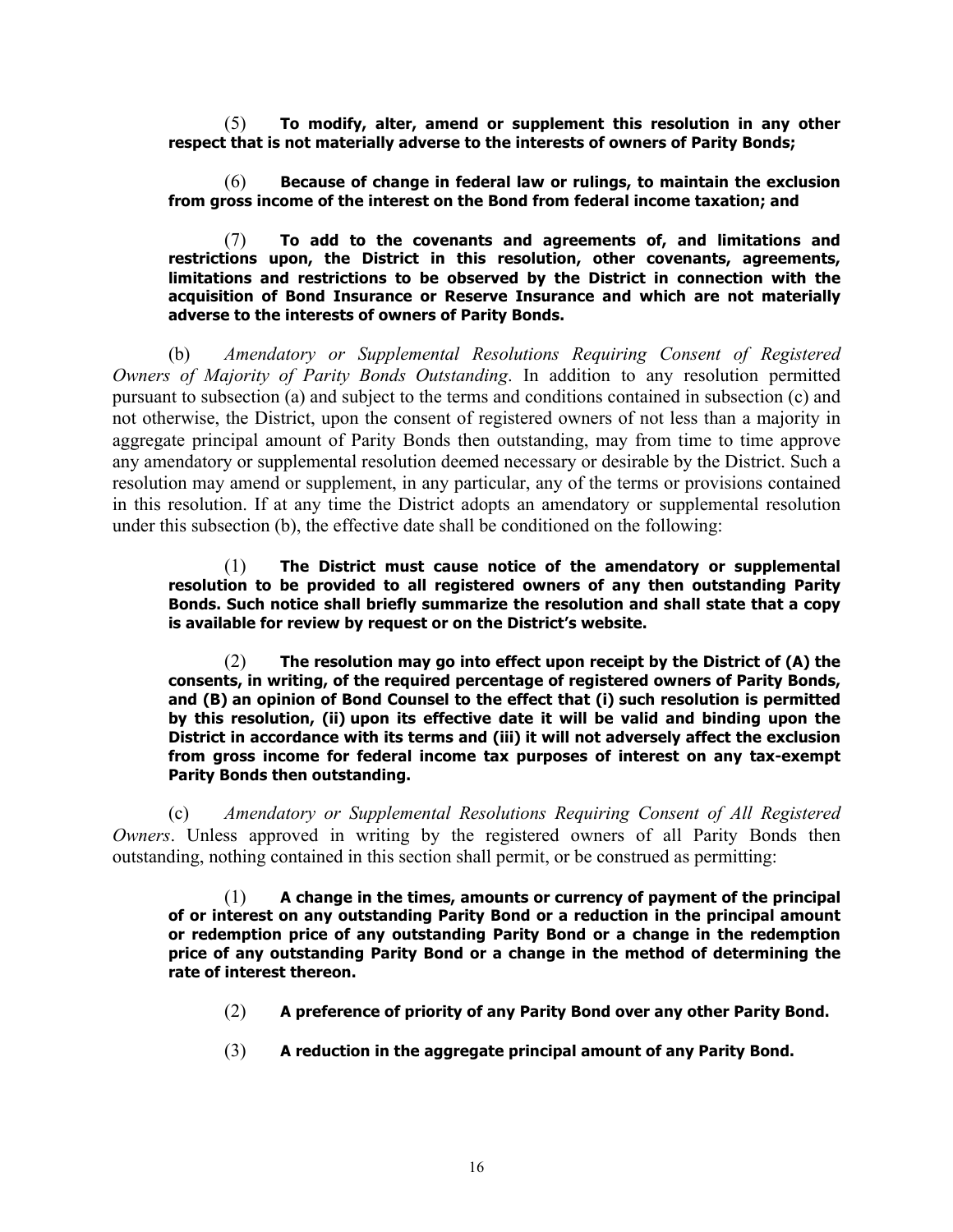(d) *Effect of Adoption of Amendatory or Supplemental Resolution.* Upon the adoption of an amendatory or supplemental resolution pursuant to the provisions of this section, this resolution shall be, and shall be deemed to be, amended and supplemented accordingly. No owner of outstanding Parity Bonds shall have any right (1) to object to the adoption of such resolution, (2) to object to any of the terms and provisions contained therein or the operation thereof, (3) in any manner to question the propriety of the adoption thereof or (4) to enjoin or restrain the District from adopting the same or taking any action pursuant thereto. The respective rights, duties and obligations under this resolution of the District, the Registrar and all registered owners of Parity Bonds, shall thereafter be determined, exercised and enforced under this resolution subject in all respects to such supplements and amendments.

## Section 22. Default and Remedies.

(a) *Events of Default*. Each of the following constitutes an "Event of Default" with respect to Parity Bonds:

(1) **If a default is made in the payment of the principal of or interest on any Parity Bonds when the same shall become due and payable.**

(2) **If the District defaults in the observance and performance of any other of its covenants, conditions and agreements set forth in this resolution and such default or defaults have continued for a period of six months after the District has received from the registered owners of not less than 25% in outstanding principal amount of Parity Bonds a written notice specifying and demanding the cure of such default. However, if the default in the observance and performance of any other of the covenants, conditions and agreements is one which cannot be completely remedied within the six month period, it shall not be an Event of Default as long as the District has taken active steps within 90 days to remedy the default and is diligently pursuing such remedy.**

#### (3) **If the District files a petition in bankruptcy or is placed in receivership under any State or federal bankruptcy or insolvency law.**

(b) *Remedies Available to Registered Owner of the Bond if no Future Parity Bonds are Outstanding.* If no Future Parity Bonds have been issued and are outstanding, upon the happening of an Event of Default and during the continuation thereof, the Registered Owner of the Bond may take such steps and institute such suits, actions or other proceedings, all as it may deem appropriate for the protection and enforcement of its rights to collect any amounts due and owing to or from the District, or to obtain other appropriate relief, and may enforce the specific performance of any covenant, agreement or condition contained in this resolution or the Bond.

(c) *Remedies Available if Future Parity Bonds are Outstanding.* If Future Parity Bonds have been issued and are outstanding, upon the happening of an Event of Default and during the continuation thereof, the following provisions apply:

(1) *Bondowners' Trustee.* **So long as an Event of Default has not been remedied, a bondowners' trustee (the "Bondowners' Trustee") may be appointed by the registered owners of 25% in principal amount of Parity Bonds then outstanding by an instrument or concurrent instruments in writing signed and acknowledged by**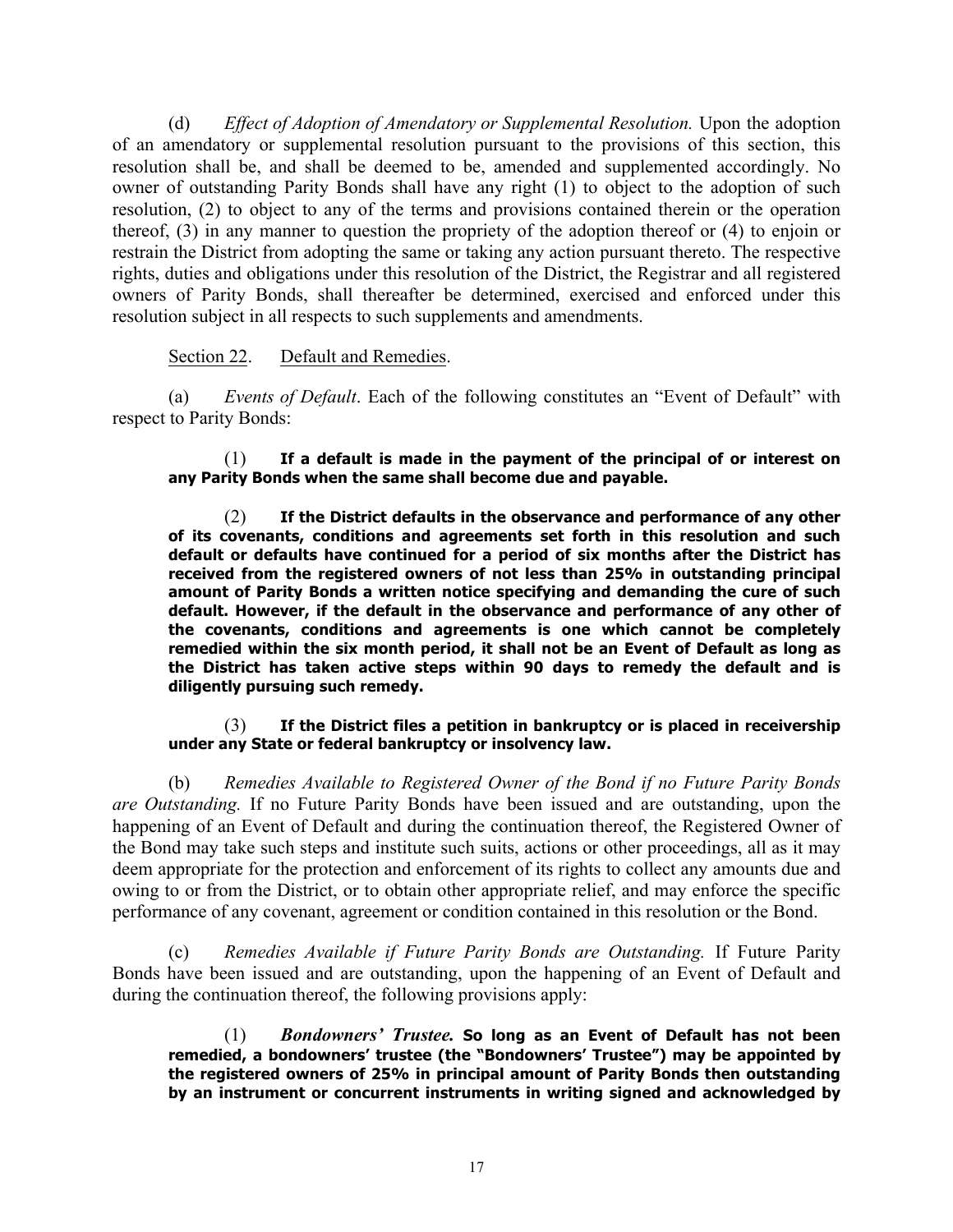**such registered owners of Parity Bonds or by their attorneys-in-fact, duly authorized and delivered to such Bondowners' Trustee, and after notice of such appointment has been delivered to the District. That appointment shall become effective immediately upon acceptance thereof by the Bondowners' Trustee. Any Bondowners' Trustee must be a bank or trust company organized under the laws of the State of Washington or the State of New York or a national banking association. The bank or trust company acting as Bondowners' Trustee may be removed at any time, and a successor Bondowners' Trustee may be appointed, by the registered owners of a majority in principal amount of Parity Bonds, by an instrument or concurrent instruments in writing signed and acknowledged by such registered owners of Parity Bonds or by their attorneys-in-fact duly authorized. The Bondowners' Trustee may require such security and indemnity as may be reasonable against the costs, expenses and liabilities that may be incurred in the performance of its duties. If any Event of Default is, in the sole judgment of the Bondowners' Trustee, cured and the Bondowners' Trustee furnishes to the District a certificate so stating, that Event of Default shall be conclusively deemed to be cured and the District, the Bondowners' Trustee and the registered owners of the Parity Bonds shall be restored to the same rights and position which they would have held if no Event of Default had occurred. The Bondowners' Trustee appointed in the manner herein provided, and each successor thereto, is declared to be a trustee for the registered owners of all the Parity Bonds and is empowered to exercise all the rights and powers herein conferred on the Bondowners' Trustee.**

(2) **Suits at Law or in Equity. Upon the happening of an Event of Default and during the continuation thereof, the Bondowners' Trustee may (and, upon the written request of the registered owners of not less than 25% in principal amount of Parity Bonds outstanding, must) take such steps and institute such suits, actions or other proceedings, all as it may deem appropriate for the protection and enforcement of the rights of the registered owners of Parity Bonds, to collect any amounts due and owing to or from the District, or to obtain other appropriate relief, and may enforce the specific performance of any covenant, agreement or condition contained in this resolution or in any of the Parity Bonds. Any action, suit or other proceedings instituted by the Bondowners' Trustee hereunder shall be brought in its name as trustee for the owners of Parity Bonds and all such rights of action upon or under any of the Parity Bonds or the provisions of this resolution may be enforced by the Bondowners' Trustee without the possession of any of those Parity Bonds and without the production of the same at any trial or proceedings relative thereto except where otherwise required by law. Any such suit, action or proceeding instituted by the Bondowners' Trustee shall be brought for the ratable benefit of all of the registered owners of those Parity Bonds, subject to the provisions of this resolution. The respective registered owners of Parity Bonds, by taking and holding the same, shall be conclusively deemed irrevocably to appoint the Bondowners' Trustee the true and lawful trustee of the respective registered owners of those Parity Bonds, with authority to institute any such action, suit or proceeding; to receive as trustee and deposit in trust any sums becoming distributable on account of those Parity Bonds; to execute any paper or documents for the receipt of money; and to do all acts with respect thereto that the registered owner himself or herself might have done in person. Nothing herein shall be deemed to authorize or empower the Bondowners' Trustee to consent to accept or adopt, on behalf of any registered owner of Parity Bonds, any plan of reorganization or adjustment affecting Parity Bonds or any right of any registered owner thereof, or to authorize or empower the Bondowners' Trustee to vote the claims of the registered owners thereof in any receivership, insolvency,**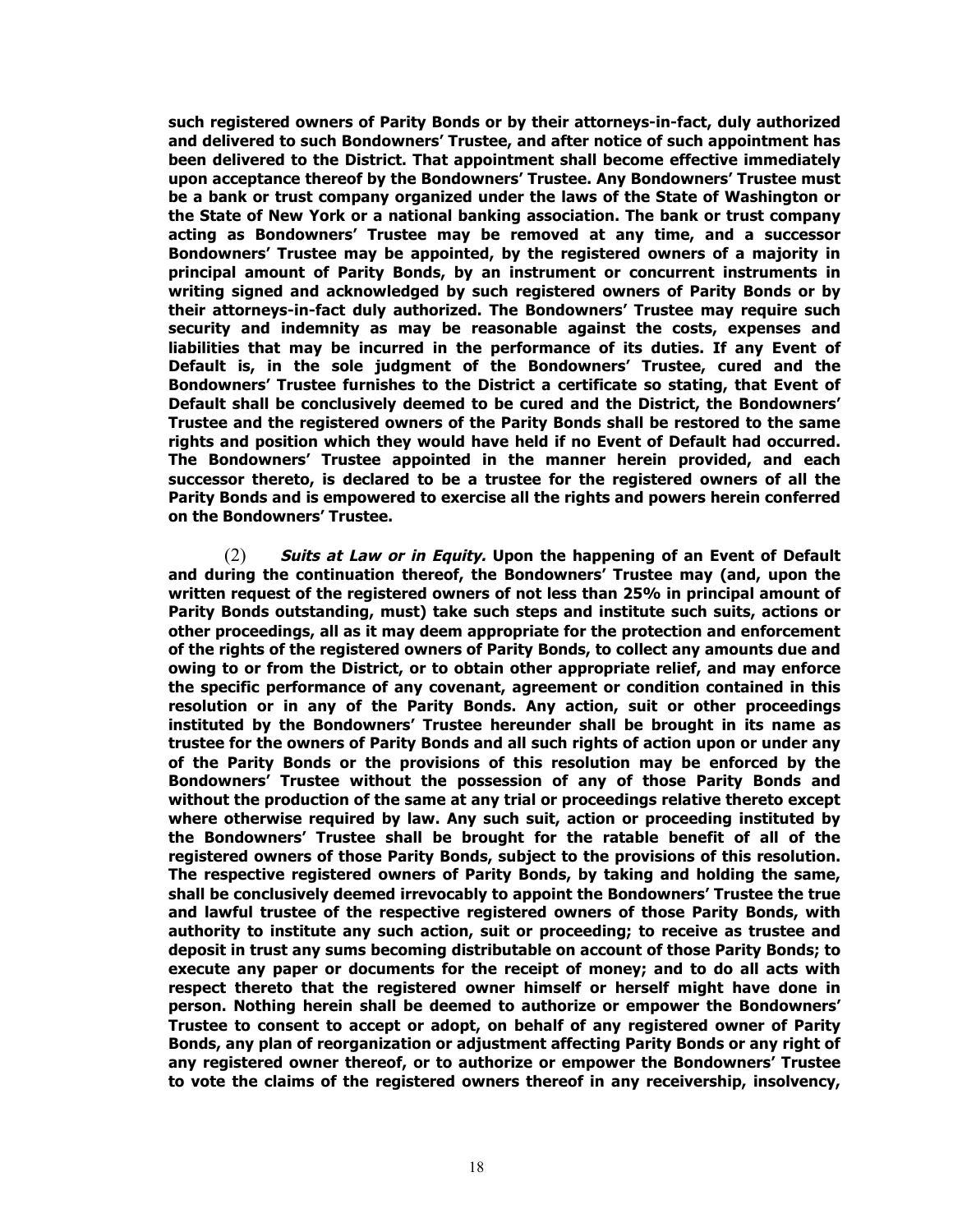**liquidation, bankruptcy, reorganization or other proceeding to which the District is a party.**

(3) *Application of Money Collected by Bondowners' Trustee***. Any money collected by the Bondowners' Trustee at any time pursuant to this section shall be applied in the following order of priority:**

(A) First, to the payment of the charges, expenses, advances and compensation of the Bondowners' Trustee and the charges, expenses, counsel fees, disbursements and compensation of its agents and attorneys.

(B) Second, to the payment to the persons entitled thereto of all installments of interest then due on Parity Bonds in the order of maturity of such installments and, if the amount available shall not be sufficient to pay in full any installment or installments maturing on the same date, then to the payment thereof ratably, according to the amounts due thereon to the persons entitled thereto, without any discrimination or preference.

(C) Third, to the payment to the persons entitled thereto of the unpaid principal amounts of any Parity Bonds which shall have become due (other than Parity Bonds previously called for redemption for the payment of which money is held pursuant to the provisions hereto), whether at maturity or by proceedings for redemption or otherwise, in the order of their due dates and, if the amount available shall not be sufficient to pay in full the principal amounts due on the same date, then to the payment thereof ratably, according to the principal amounts due thereon to the persons entitled thereto, without any discrimination or preference.

(4) *Duties and Obligations of Bondowners' Trustee***. The Bondowners' Trustee shall not be liable except for the performance of such duties as are specifically set forth herein. During an Event of Default, the Bondowners' Trustee shall exercise such of the rights and powers vested in it hereby, and shall use the same degree of care and skill in its exercise, as a prudent person would exercise or use under the circumstances in the conduct of his or her own affairs. The Bondowners' Trustee shall have no liability for any act or omission to act hereunder except for the Bondowners' Trustee's own negligent action, its own negligent failure to act or its own willful misconduct. The duties and obligations of the Bondowners' Trustee shall be determined solely by the express provisions of this resolution, and no implied powers, duties or obligations of the Bondowners' Trustee shall be read into this resolution. The Bondowners' Trustee shall not be required to expend or risk its own funds or otherwise incur individual liability in the performance of any of its duties or in the exercise of any of its rights or powers as the Bondowners' Trustee, except as may result from its own negligent action, its own negligent failure to act or its own willful misconduct. The Bondowners' Trustee shall not be bound to recognize any person as a registered owner of any Parity Bonds until his or her title thereto, if disputed, has been established to its reasonable satisfaction. The Bondowners' Trustee may consult with counsel and the opinion of such counsel shall be full and complete authorization and protection in respect of any action taken or suffered by it hereunder in good faith and in accordance with the opinion of such counsel. The**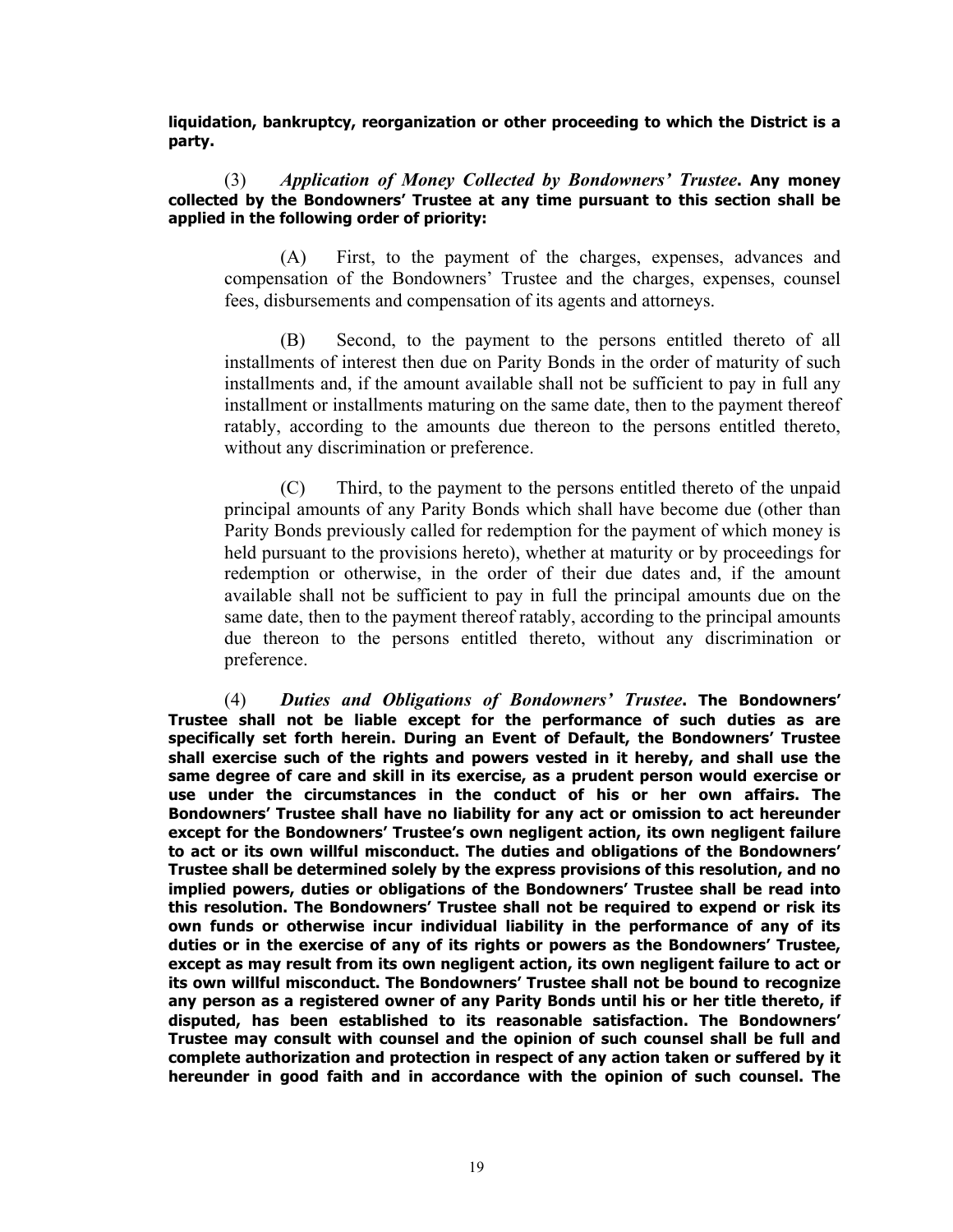**Bondowners' Trustee shall not be answerable for any neglect or default of any person, firm or corporation employed and selected by it with reasonable care.**

(5) *Suits by Individual Owners of Parity Bonds Restricted***. Neither the registered owner nor the beneficial owner of any one or more of Parity Bonds have any right to institute any action, suit or proceeding at law or in equity for the enforcement of same unless:**

- (A) an Event of Default has happened and is continuing; and
- (B) a Bondowners' Trustee has been appointed; and

(C) such owner previously shall have given to the Bondowners' Trustee written notice of the Event of Default on account of which such suit, action or proceeding is to be instituted; and

(D) the registered owners of 25% in principal amount of the then outstanding Parity Bonds have made, after the occurrence of such Event of Default, written request of the Bondowners' Trustee and have afforded the Bondowners' Trustee a reasonable opportunity to institute such suit, action or proceeding; and

(E) there has been offered to the Bondowners' Trustee security and indemnity satisfactory to it against the costs, expenses and liabilities to be incurred therein or thereby; and

(F) the Bondowners' Trustee has refused or neglected to comply with such request within a reasonable time.

(d) *No Acceleration*. Nothing contained in this section shall, in any event or under any circumstance, be deemed to authorize the acceleration of maturity of principal of the Parity Bonds. The remedy of acceleration is expressly denied to the owners of the Parity Bonds under any circumstances including, without limitation, upon the occurrence and continuance of an Event of Default.

(e) *No Impairment*. No owner of any outstanding Parity Bonds shall have any right in any manner whatever by his or her action to affect or impair the obligation of the District to pay from the Net Revenue the principal of and interest on other outstanding Parity Bonds to the respective owners thereof when due.

Section 23. General Authorization and Ratification. The Executive Director, the President of the Board, the Treasurer, other appropriate officers of the District and Bond Counsel are each individually authorized to take such actions and to execute such documents as in their judgment may be necessary or desirable to carry out the transactions contemplated in connection with this resolution, and to do everything necessary for the prompt delivery of the Bond to the Purchaser and for the proper application, use and investment of the proceeds of the Bond. All actions taken prior to the effective date of this resolution in furtherance of the purposes described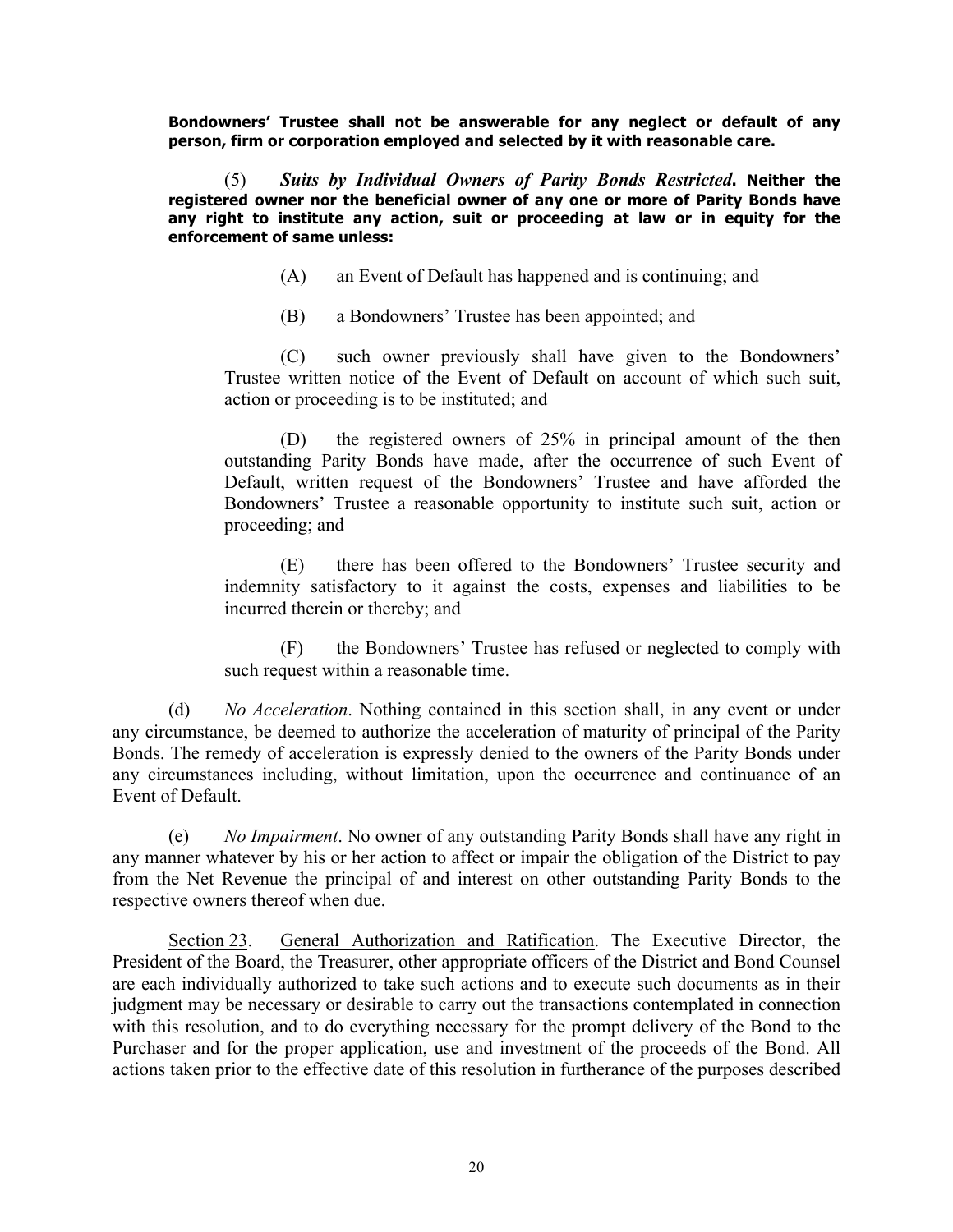in this resolution and not inconsistent with the terms of this resolution are ratified and confirmed in all respects.

Section 24. Severability. The provisions of this resolution are declared to be separate and severable. If a court of competent jurisdiction, all appeals having been exhausted or all appeal periods having run, holds any provision of this resolution to be invalid or unenforceable as to any person or circumstance, such offending provision shall, if feasible, be deemed to be modified to be within the limits of enforceability or validity. If the offending provision cannot be so modified, it shall be null and void with respect to the particular person or circumstance, and all other provisions of this resolution in all other respects, and the offending provision with respect to all other persons and all other circumstances, shall remain valid and enforceable.

Section 25. Effective Date. This resolution is effective from and after its adoption.

ADOPTED by the Board of Metropolitan Park Commissioners of William Shore Memorial Pool District, Clallam County, Washington, at a regular open public meeting held this 17th day of December, 2019, the following Commissioners being present and voting in favor of the resolution.

> WILLIAM SHORE MEMORIAL POOL DISTRICT CLALLAM COUNTY, WASHINGTON

President and Commissioner

Vice President and Commissioner

Commissioner

Commissioner

Commissioner

ATTEST:

Clerk of the Board of Metropolitan Park Commissioners of the District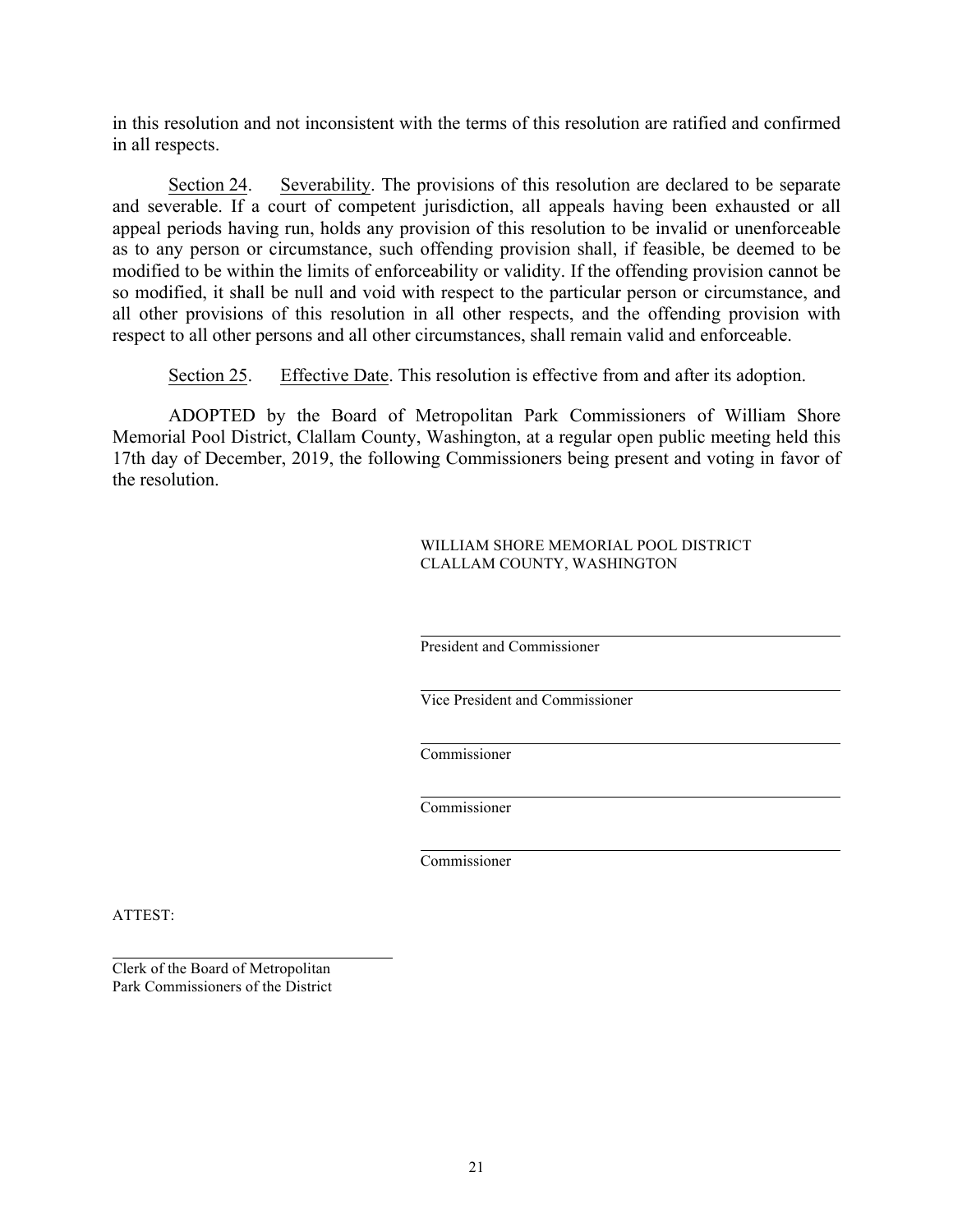## EXHIBIT A

DEBT SERVICE SCHEDULE